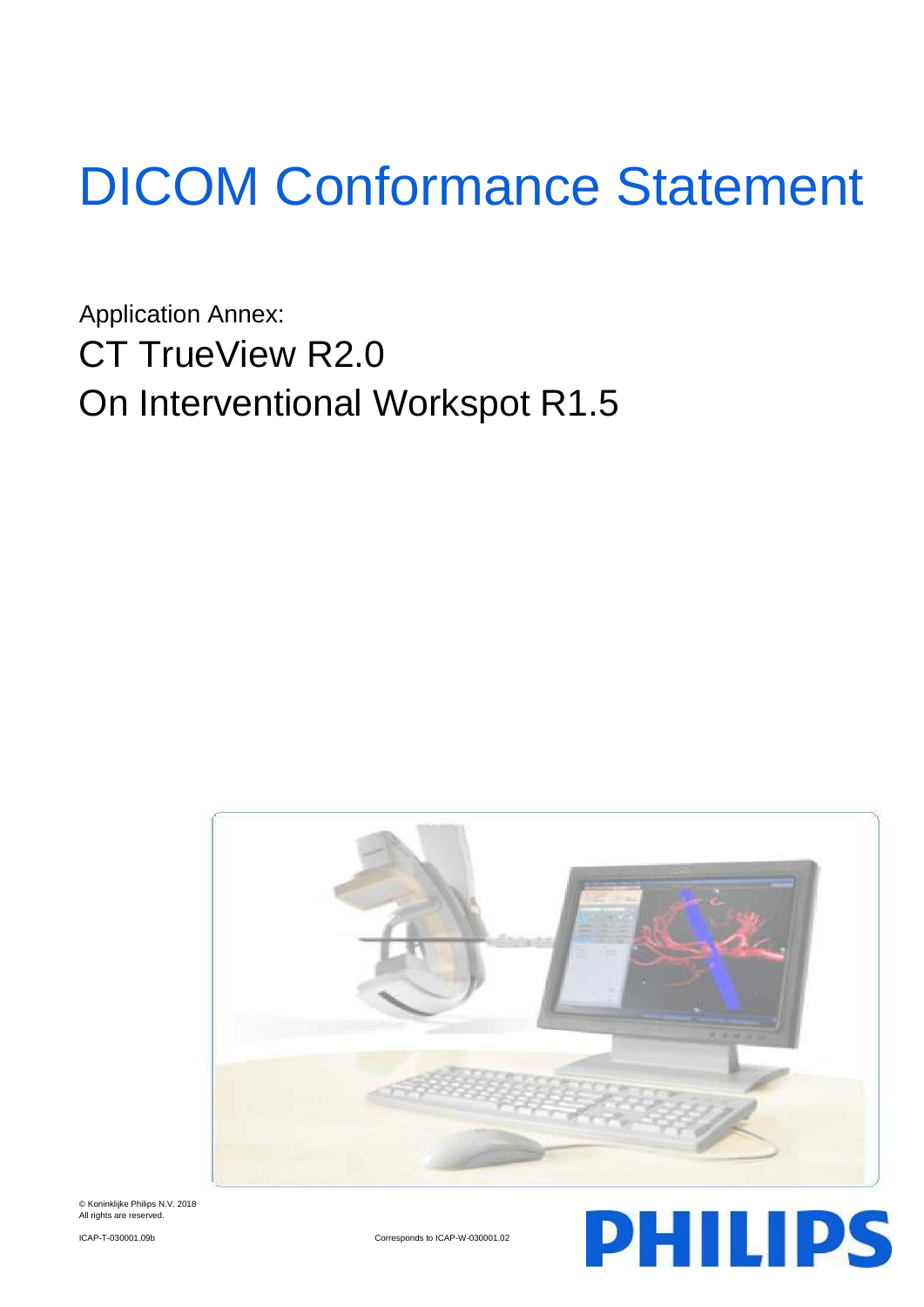**Issued by:** Philips Medical Systems Nederland BV, a Philips Healthcare company,

P.O. Box 10.000 5680 DA Best The Netherlands

Internet: www.philips.com/dicom

Document Number: ICAP-PF.0034852 Date: 19-Sep-2018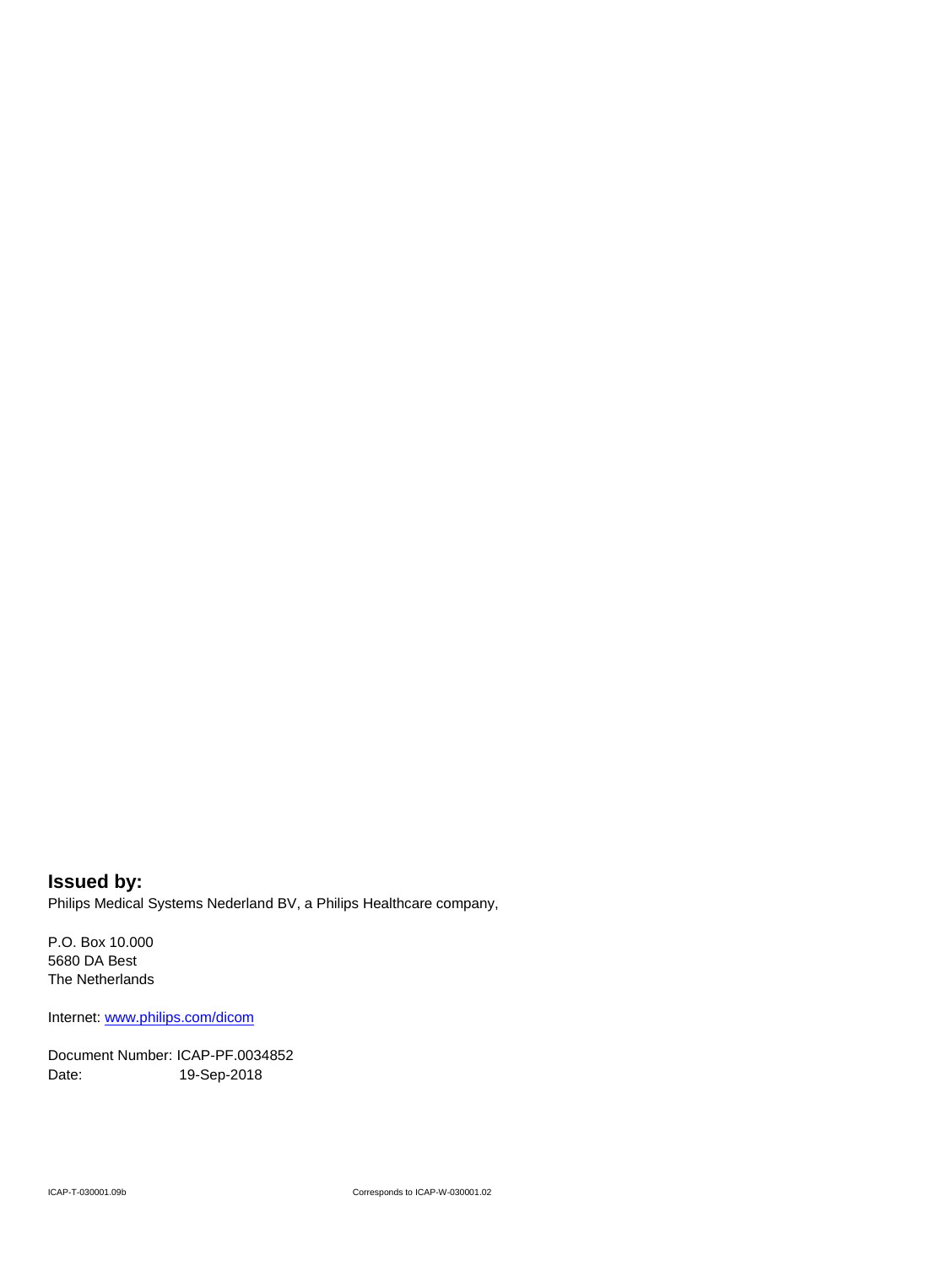## **Table of Contents**

| 1.       |  |
|----------|--|
| 1.1.     |  |
| 1.2.     |  |
| 2.       |  |
| 2.1.     |  |
| 2.1.1    |  |
| 2.1.2.   |  |
| 2.1.2.1  |  |
| 2.1.2.2. |  |
| 2.1.2.3  |  |
| 2.1.2.4  |  |
| 2.1.2.5. |  |
|          |  |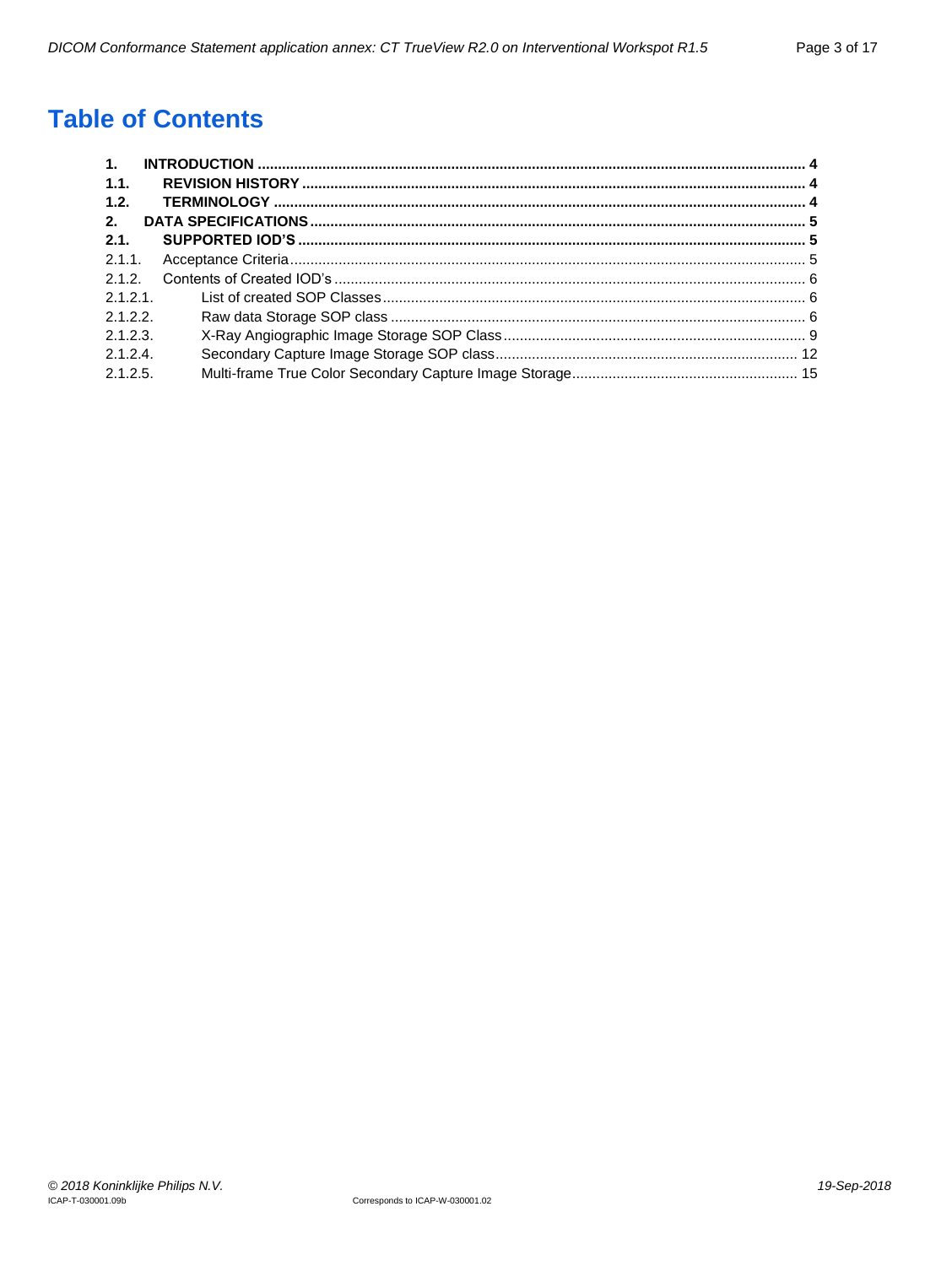## <span id="page-3-0"></span>**1. Introduction**

This DICOM Conformance Statement annex is applicable to CT TrueView R2.0 Application, later referred to as CT TrueView Application. In general the CT TrueView Application is the user environment for viewing and analyzing XA and CT images. CT TrueView creates a 3D reconstruction of the coronary vessel tree based on a pre-acquired CT dataset. The 3D model provides a clear visualization of the coronary vessel tree that may help prevent the misrepresentations of vessel length and position that occur with 2D images. This 3D cardiac imaging tool can be used to select the optimal viewing angle without using additional radiation.

## <span id="page-3-1"></span>**1.1. Revision History**

The revision history below provides dates and differences among individual document versions.

#### **Table 1: Revision History**

| Document Version | Date of Issue | <b>Status</b> | <b>Description</b>                                                 |
|------------------|---------------|---------------|--------------------------------------------------------------------|
| 00               | 19-Sep-2018   | Authorized    | Final Version for CT TrueView R2.0 on Interventional Workspot R1.5 |

## <span id="page-3-2"></span>**1.2. Terminology**

| <b>DICOM</b> | Digital Imaging and Communications in Medicine |
|--------------|------------------------------------------------|
| <b>IOD</b>   | Information Object Definition                  |
| UID          | Unique Identifier                              |
| VR.          | <b>Value Representation</b>                    |
| СT           | Computed Tomography                            |
| XА           | X-Ray Angiography                              |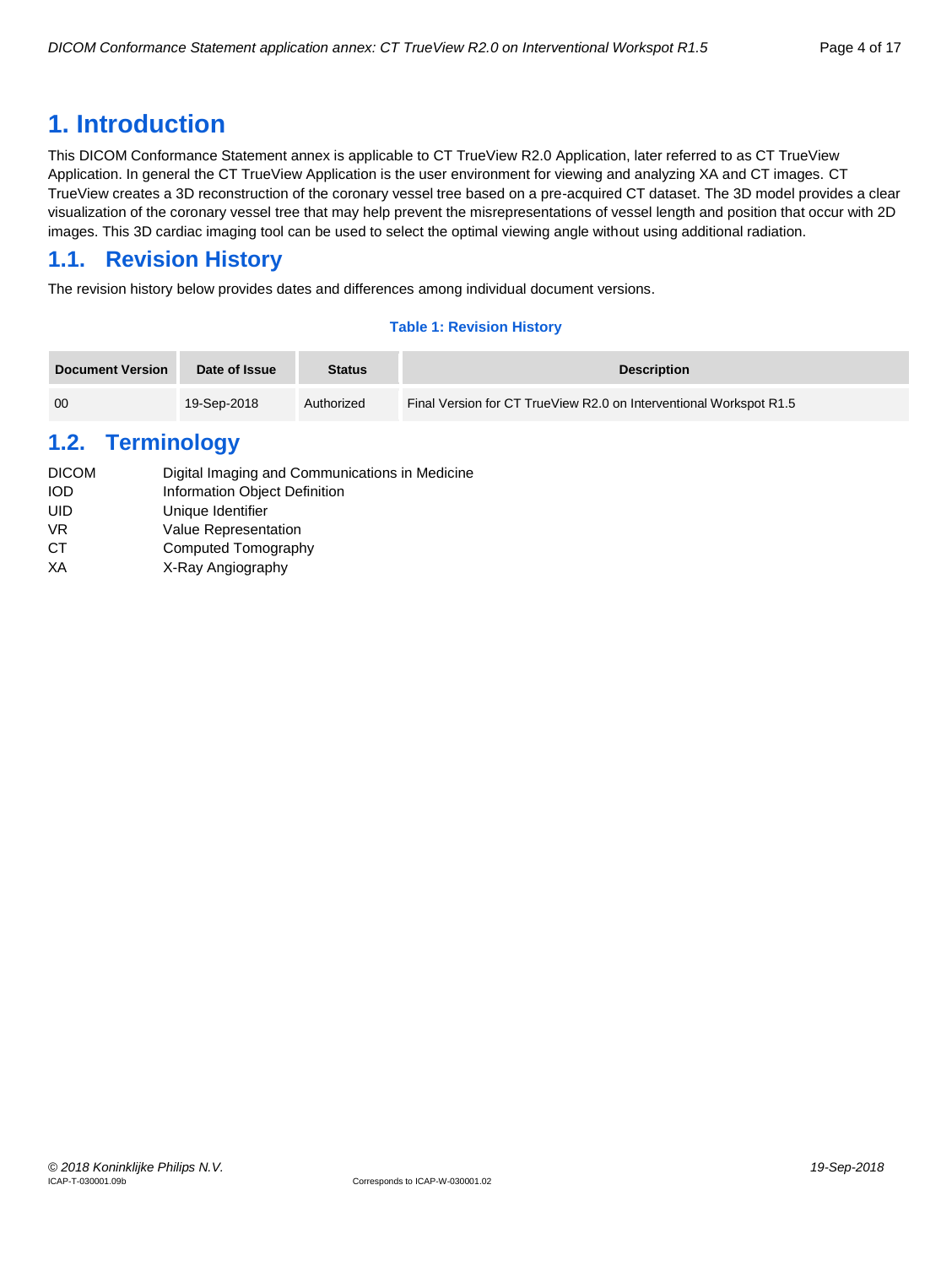# <span id="page-4-0"></span>**2. Data Specifications**

## <span id="page-4-1"></span>**2.1. Supported IOD's**

This section specifies each IOD accepted and / or created by CT TrueView Application.

#### ACCEPTED The applicable IOD is accepted for storage in the repository of the hosting platform and supported for import of CT TrueView R2.0 Application for viewing and analysis. CREATED The CT TrueView Application supports generation of

Derived data by using the applicable IOD and is able to store this data in the repository of the hosting platform.

#### **Table 2: Supported IOD's**

| <b>IOD</b>                                             |                              |                 | <b>Support</b> |  |
|--------------------------------------------------------|------------------------------|-----------------|----------------|--|
| <b>Name</b>                                            | <b>UID</b>                   | <b>ACCEPTED</b> | <b>CREATED</b> |  |
| Raw Data Storage SOP Class                             | 1.2.840.10008.5.1.4.1.1.66   | <b>No</b>       | Yes            |  |
| X-Ray Angiographic Image Storage SOP Class             | 1.2.840.10008.5.1.4.1.1.12.1 | N <sub>o</sub>  | Yes            |  |
| Secondary Capture Image Storage SOP Class              | 1.2.840.10008.5.1.4.1.1.7    | Yes             | Yes            |  |
| CT Image Storage SOP Class                             | 1.2.840.10008.5.1.4.1.1.2    | Yes             | <b>No</b>      |  |
| Multi-frame True Color Secondary Capture Image Storage | 1.2.840.10008.5.1.4.1.1.7.4  | No              | Yes            |  |

## <span id="page-4-2"></span>**2.1.1. Acceptance Criteria**

This section specifies the acceptance criteria applied by CT TrueView Application to which a dataset should adhere before it can be imported into the application. This can be criteria on the highest level (e.g. data from a certain manufacturer or system model) or certain DICOM attributes mandatory to be present into the dataset holding a specific value. In case one or more Philips private attributes are required, then a list of supported Philips system models will be mentioned.

#### **Table 3: Accepted system models.**

| Manufacturer   | <b>Modality</b> | <b>System Model Name(s)</b> |
|----------------|-----------------|-----------------------------|
| Not applicable | Not applicable  | Not applicable              |

#### **Table 4: Accepted transfer syntaxes per IOD**

| <b>IOD</b>                                   |                           | <b>Transfer Syntax</b>                                                                                                                                                                                                                                                                                         |                                                                                                                                                                                                                          |
|----------------------------------------------|---------------------------|----------------------------------------------------------------------------------------------------------------------------------------------------------------------------------------------------------------------------------------------------------------------------------------------------------------|--------------------------------------------------------------------------------------------------------------------------------------------------------------------------------------------------------------------------|
| <b>Name</b>                                  | <b>UID</b>                | <b>Name</b>                                                                                                                                                                                                                                                                                                    | <b>UID</b>                                                                                                                                                                                                               |
| Secondary Capture Image Storage SOP<br>Class | 1.2.840.10008.5.1.4.1.1.7 | Implicit VR Little Endian<br>Explicit VR Big Endian<br>Explicit VR Little Endian<br>JPEG 2000 Image Compression<br>JPEG 2000 Image Compression<br>(Lossless Only)<br>JPEG Baseline (Process 1)<br>JPEG Extended (Process 2 & 4)<br>JPEG Lossless, Non-Hierarchical,<br>FOP (Process 14)<br><b>RLE Lossless</b> | 1.2.840.10008.1.2<br>1.2.840.10008.1.2.2<br>1.2.840.10008.1.2.1<br>1.2.840.10008.1.2.4.91<br>1.2.840.10008.1.2.4.90<br>1.2.840.10008.1.2.4.50<br>1.2.840.10008.1.2.4.51<br>1.2.840.10008.1.2.4.70<br>1.2.840.10008.1.2.5 |
| CT Image Storage SOP Class                   | 1.2.840.10008.5.1.4.1.1.2 | Implicit VR Little Endian<br>Explicit VR Big Endian<br>Explicit VR Little Endian<br>JPEG 2000 Image Compression<br>JPEG 2000 Image Compression<br>(Lossless Only)<br>JPEG Baseline (Process 1)                                                                                                                 | 1.2.840.10008.1.2<br>1.2.840.10008.1.2.2<br>1.2.840.10008.1.2.1<br>1.2.840.10008.1.2.4.91<br>1.2.840.10008.1.2.4.90<br>1.2.840.10008.1.2.4.50                                                                            |
| © 2018 Koninklijke Philips N.V.              |                           |                                                                                                                                                                                                                                                                                                                | 19-Sep-2018                                                                                                                                                                                                              |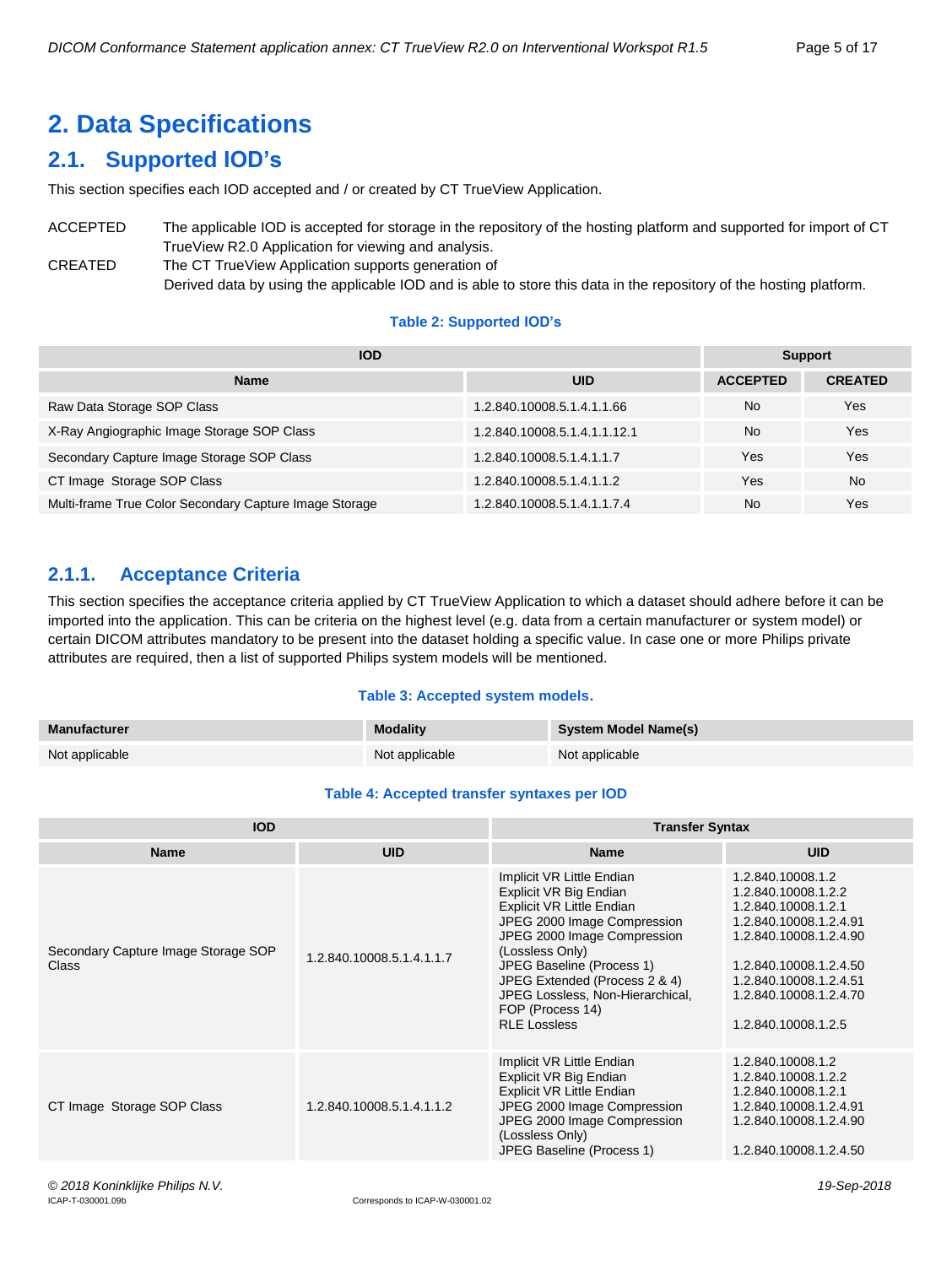| JPEG Extended (Process 2 & 4)<br>JPEG Lossless, Non-Hierarchical,<br>FOP (Process 14)<br><b>RLE Lossless</b> | 1.2.840.10008.1.2.4.51<br>1.2.840.10008.1.2.4.70<br>1.2.840.10008.1.2.5 |
|--------------------------------------------------------------------------------------------------------------|-------------------------------------------------------------------------|
|                                                                                                              |                                                                         |

#### **Table 5: Accepted attribute values**

| <b>Attribute Name</b> | <b>Attribute Number</b> | Values / Comments |
|-----------------------|-------------------------|-------------------|
| Not applicable        | Not applicable          | Not applicable    |

## <span id="page-5-0"></span>**2.1.2. Contents of Created IOD's**

This section specifies in detail the attribute contents of created data objects. Attributes are grouped together by its corresponding module as specified by DICOM standard. Philips private attributes are excluded for specification.

Abbreviations used in the Module table for the column "Presence of Value" are:

| ALWAYS       | The attribute is always present with a value                                                                            |
|--------------|-------------------------------------------------------------------------------------------------------------------------|
| <b>EMPTY</b> | The attribute is always present without any value (attribute sent zero length)                                          |
| <b>VNAP</b>  | The attribute is always present and its Value is Not Always Present (attribute sent zero length if no value is present) |
| <b>ANAP</b>  | The attribute is present under specified condition $-$ if present then it will always have a value                      |

The abbreviations used in the Module table for the column "Source" are:

| AUTO            | The attribute value is generated automatically                                    |
|-----------------|-----------------------------------------------------------------------------------|
| <b>CONFIG</b>   | The attribute value source is a configurable parameter                            |
| <b>COPY</b>     | The attribute value source is another SOP instance                                |
| <b>FIXED</b>    | The attribute value is hard-coded in the application                              |
| <b>IMPLICIT</b> | The attribute value source is a user-implicit setting                             |
| <b>MPPS</b>     | The attribute value is the same as that use for Modality Performed Procedure Step |

- MWL The attribute value source is a Modality Worklist
- USER The attribute value source is explicit user input

#### <span id="page-5-1"></span>**2.1.2.1. List of created SOP Classes**

#### **Table 6: List of created SOP Classes**

| <b>SOP Class Name</b>                                           | <b>SOP Class UID</b>         |
|-----------------------------------------------------------------|------------------------------|
| Raw data Image Storage SOP Class                                | 1.2.840.10008.5.1.4.1.1.66   |
| X-Ray Angiographic Image Storage SOP Class                      | 1.2.840.10008.5.1.4.1.1.12.1 |
| Secondary Capture Image Storage SOP Class                       | 1.2.840.10008.5.1.4.1.1.7    |
| Multiframe True Color Secondary Capture Image Storage SOP Class | 1.2.840.10008.5.1.4.1.1.7.4  |

#### <span id="page-5-2"></span>**2.1.2.2. Raw data Storage SOP class**

#### **Table 7: IOD of Created Raw Data Storage SOP Class Instances**

| <b>Information Entity</b> | <b>Module</b>                     | <b>Presence Of Module</b> |
|---------------------------|-----------------------------------|---------------------------|
| Patient                   | <b>Patient Module</b>             | <b>ALWAYS</b>             |
| Study                     | <b>General Study Module</b>       | <b>ALWAYS</b>             |
| <b>Series</b>             | <b>General Series Module</b>      | <b>ALWAYS</b>             |
| Frame of Reference        | Frame of Reference                | <b>OPTIONAL</b>           |
| Equipment                 | <b>General Equipment Module</b>   | <b>ALWAYS</b>             |
| Image                     | <b>Acquisition Context Module</b> | <b>ALWAYS</b>             |
|                           | Raw Data Module                   | <b>ALWAYS</b>             |
|                           | SOP Common Module                 | <b>ALWAYS</b>             |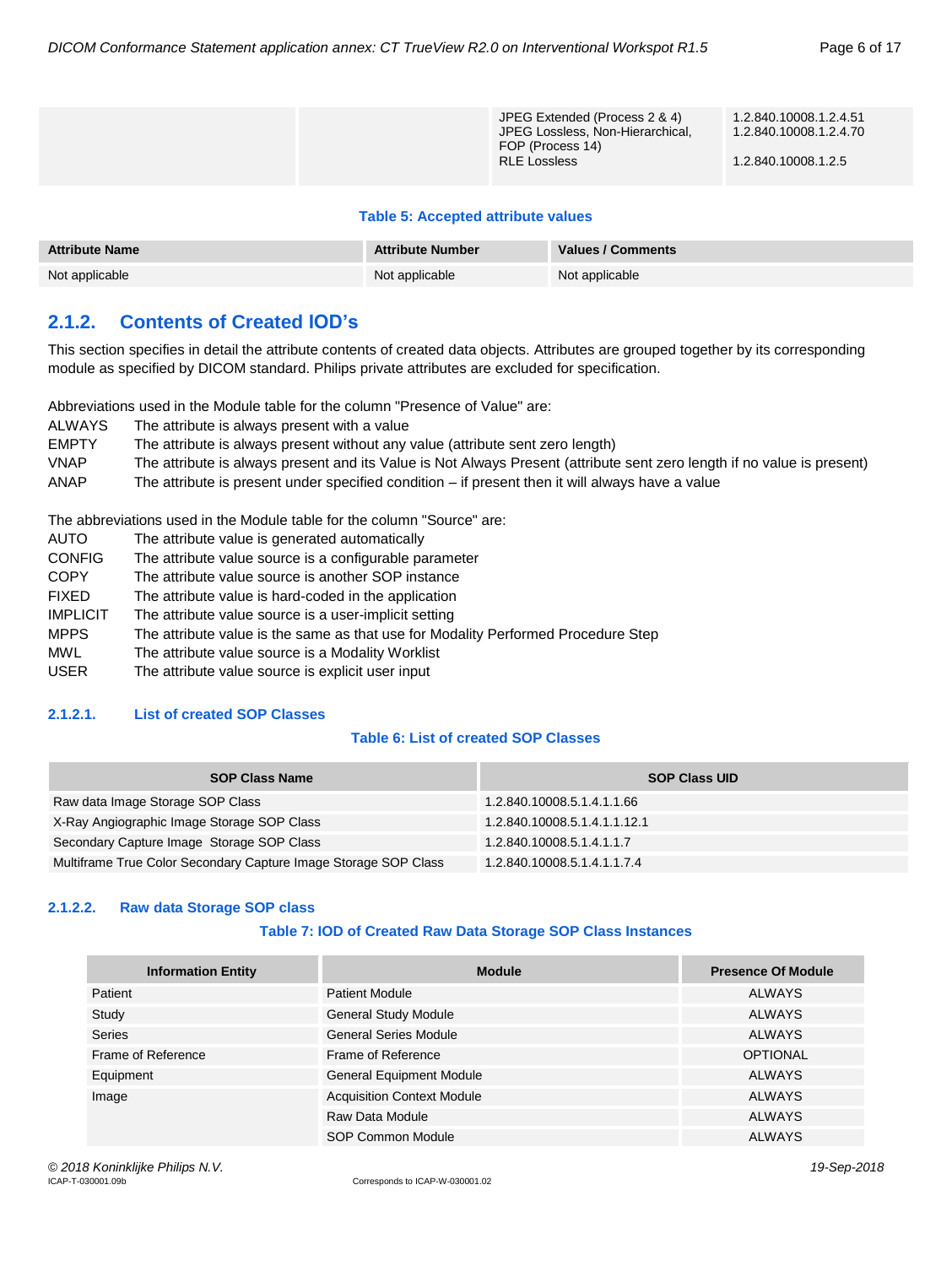#### **Table 8 : Patient Module**

| <b>Attribute Name</b> | Tag       | <b>VR</b> | Value | <b>Presence of Value</b> | <b>Source</b> | <b>Comment</b>             |
|-----------------------|-----------|-----------|-------|--------------------------|---------------|----------------------------|
| Patient's Name        | 0010,0010 | <b>PN</b> |       | <b>ALWAYS</b>            | <b>COPY</b>   | copied from source<br>data |
| Patient ID            | 0010,0020 | LO        |       | <b>ALWAYS</b>            | <b>COPY</b>   | copied from source<br>data |
| Patient's Birth Date  | 0010,0030 | DA        |       | <b>VNAP</b>              | <b>COPY</b>   | copied from source<br>data |
| Patient's Sex         | 0010,0040 | <b>CS</b> |       | <b>ALWAYS</b>            | <b>COPY</b>   |                            |

#### **Table 9 : General Study Module**

| <b>Attribute Name</b>      | Tag       | <b>VR</b> | Value | <b>Presence of Value</b> | <b>Source</b> | <b>Comment</b>             |
|----------------------------|-----------|-----------|-------|--------------------------|---------------|----------------------------|
| <b>Study Date</b>          | 0008.0020 | DA        |       | <b>ALWAYS</b>            | <b>COPY</b>   | copied from<br>source data |
| <b>Study Time</b>          | 0008,0030 | <b>TM</b> |       | <b>ALWAYS</b>            | <b>COPY</b>   | copied from<br>source data |
| Referring Physician's Name | 0008.0090 | <b>PN</b> |       | <b>VNAP</b>              | COPY          | copied from<br>source data |
| Study Instance UID         | 0020.000D | UI        |       | <b>ALWAYS</b>            | <b>COPY</b>   | copied from<br>source data |
| Study ID                   | 0020,0010 | <b>SH</b> |       | <b>ALWAYS</b>            | <b>COPY</b>   | copied from<br>source data |
| <b>Accession Number</b>    | 0008.0050 | <b>SH</b> |       | <b>EMPTY</b>             | COPY, USER    | copied from<br>source data |

#### **Table 10 : General Series Module**

| <b>Attribute Name</b>                  | <b>Tag</b> | <b>VR</b> | Value | <b>Presence of Value</b> | <b>Source</b> | <b>Comment</b>             |
|----------------------------------------|------------|-----------|-------|--------------------------|---------------|----------------------------|
| <b>Series Date</b>                     | 0008,0021  | DA        |       | <b>ANAP</b>              | <b>COPY</b>   | copied from<br>source data |
| Series Time                            | 0008,0031  | <b>TM</b> |       | <b>ANAP</b>              | <b>COPY</b>   | copied from<br>source data |
| Modality                               | 0008,0060  | <b>CS</b> |       | <b>ALWAYS</b>            | <b>COPY</b>   | copied from<br>source data |
| <b>Series Description</b>              | 0008,103E  | LO        |       | <b>ANAP</b>              |               |                            |
| Performing Physicians' name            | 0008,1050  | PN        |       | <b>ANAP</b>              |               |                            |
| <b>Related Series Sequence</b>         | 0008,1250  | SQ        |       | <b>ANAP</b>              |               |                            |
| >Study Instance UID                    | 0020,000D  | UI        |       | <b>ALWAYS</b>            |               |                            |
| >Series Instance UID                   | 0020,000E  | UI        |       | <b>ALWAYS</b>            | <b>COPY</b>   | copied from<br>source data |
| >Purpose of Reference Code<br>Sequence | 0040,A170  | SQ        |       | <b>VNAP</b>              |               |                            |
| Series Instance UID                    | 0020,000E  | UI        |       | <b>ALWAYS</b>            |               |                            |
| <b>Series Number</b>                   | 0020,0011  | IS        |       | <b>VNAP</b>              | <b>COPY</b>   | copied from<br>source data |
| Laterality                             | 0020,0060  | <b>CS</b> |       | <b>ANAP</b>              |               |                            |
| Performed Procedure Step Start<br>Date | 0040,0244  | DA        |       | <b>ANAP</b>              |               |                            |
| Performed Procedure Step Start<br>Time | 0040,0245  | <b>TM</b> |       | <b>ANAP</b>              |               |                            |
| Performed Procedure Step<br>ID         | 0040,0253  | <b>SH</b> |       | <b>ANAP</b>              |               |                            |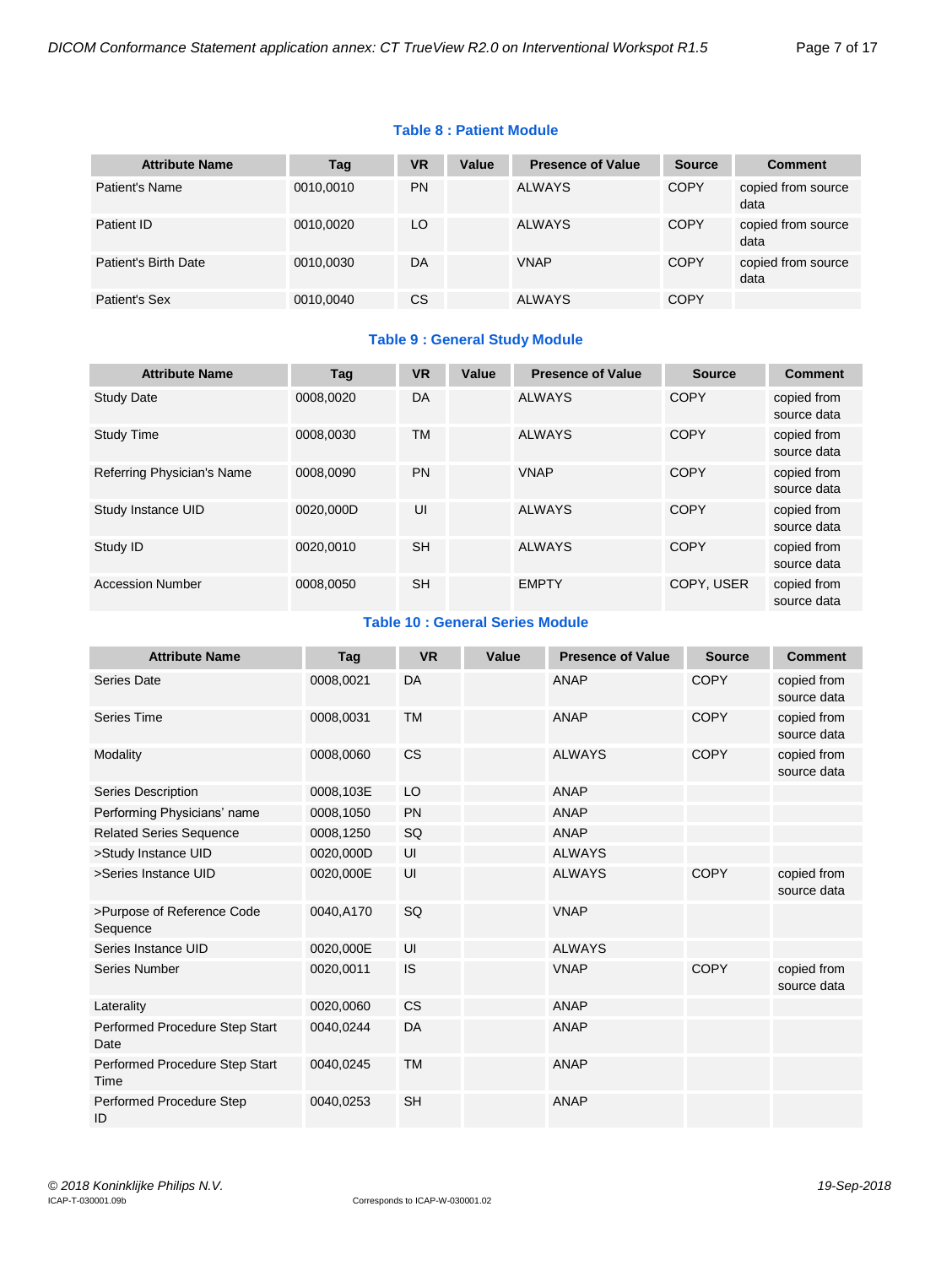#### **Table 11: Frame of Reference Module**

| <b>Attribute Name</b>               | Tag       | <b>VR</b> | Value | <b>Presence of Value</b> | <b>Source</b> | <b>Comment</b>             |
|-------------------------------------|-----------|-----------|-------|--------------------------|---------------|----------------------------|
| Frame of Reference UID              | 0020.0052 | UI        |       | <b>ALWAYS</b>            | <b>COPY</b>   | copied from<br>source data |
| <b>Position Reference Indicator</b> | 0020.1040 | LO.       |       | <b>VNAP</b>              | <b>COPY</b>   | copied from<br>source data |

#### **Table 12: General Equipment Module**

| <b>Attribute Name</b>     | Tag       | <b>VR</b> | Value                   | <b>Presence of Value</b> | <b>Source</b> | <b>Comment</b>                                                                           |
|---------------------------|-----------|-----------|-------------------------|--------------------------|---------------|------------------------------------------------------------------------------------------|
| Manufacturer              | 0008.0070 | LO        | <b>Philips</b>          | <b>VNAP</b>              | <b>FIXED</b>  |                                                                                          |
| <b>Institution Name</b>   | 0008.0080 | LO        |                         | <b>ANAP</b>              | <b>USER</b>   |                                                                                          |
| Manufacturer's Model Name | 0008,1090 | LO.       | Interventional Workspot | ANAP                     | <b>FIXED</b>  |                                                                                          |
| Device Serial Number      | 0018,1000 | LO        |                         | ANAP                     | <b>COPY</b>   | copied from<br>source data                                                               |
| Software Versions         | 0018,1020 | LO        | 1.5.x                   | <b>ANAP</b>              | <b>COPY</b>   | copied from<br>source data<br>where "x" is the<br>detailed<br>application SW<br>version. |

#### **Table 13: Acquisition Context Module**

| <b>Attribute Name</b>                  | Taq | <b>VR</b> | Value | <b>Presence of Value</b> | Source | <b>Comment</b>             |
|----------------------------------------|-----|-----------|-------|--------------------------|--------|----------------------------|
| Acquisition Context Sequence 0040,0555 |     | -SQ       |       | VNAP                     | COPY   | copied from<br>source data |

#### **Table 14: Raw Data Module**

| <b>Attribute Name</b> | Tag       | <b>VR</b> | Value | <b>Presence of Value</b> | <b>Source</b> | <b>Comment</b>             |
|-----------------------|-----------|-----------|-------|--------------------------|---------------|----------------------------|
| <b>Content Date</b>   | 0008,0023 | DA        |       | <b>ALWAYS</b>            | <b>COPY</b>   | copied from<br>source data |
| <b>Content Time</b>   | 0008,0033 | <b>TM</b> |       | <b>ALWAYS</b>            | <b>COPY</b>   | copied from<br>source data |
| Creator Version UID   | 0008.9123 | UI        |       | <b>ALWAYS</b>            | <b>COPY</b>   | copied from<br>source data |
| Instance Number       | 0020.0013 | IS        |       | ANAP                     | <b>COPY</b>   | copied from<br>source data |

#### **Table 15: SOP Common Module**

| <b>Attribute Name</b>                 | Taq       | <b>VR</b> | Value                      | <b>Presence of</b><br>Value | <b>Source</b> | <b>Comment</b>             |
|---------------------------------------|-----------|-----------|----------------------------|-----------------------------|---------------|----------------------------|
| SOP Class UID                         | 0008.0016 | UI        | 1.2.840.10008.5.1.4.1.1.66 | <b>ALWAYS</b>               | <b>COPY</b>   | copied from<br>source data |
| SOP Instance UID                      | 0008.0018 | UI        |                            | <b>ALWAYS</b>               | <b>COPY</b>   | copied from<br>source data |
| Original Specialized SOP<br>Class UID | 0008.001B | UI        |                            | <b>VNAP</b>                 | <b>COPY</b>   | copied from<br>source data |
| Instance Creation Date                | 0008.0012 | DA        |                            | <b>VNAP</b>                 | <b>COPY</b>   | copied from<br>source data |
| Instance Creation Time                | 0008.0013 | TM        |                            | <b>VNAP</b>                 | <b>COPY</b>   | copied from<br>source data |
| Instance Number                       | 0020.0013 | IS        |                            | <b>VNAP</b>                 |               |                            |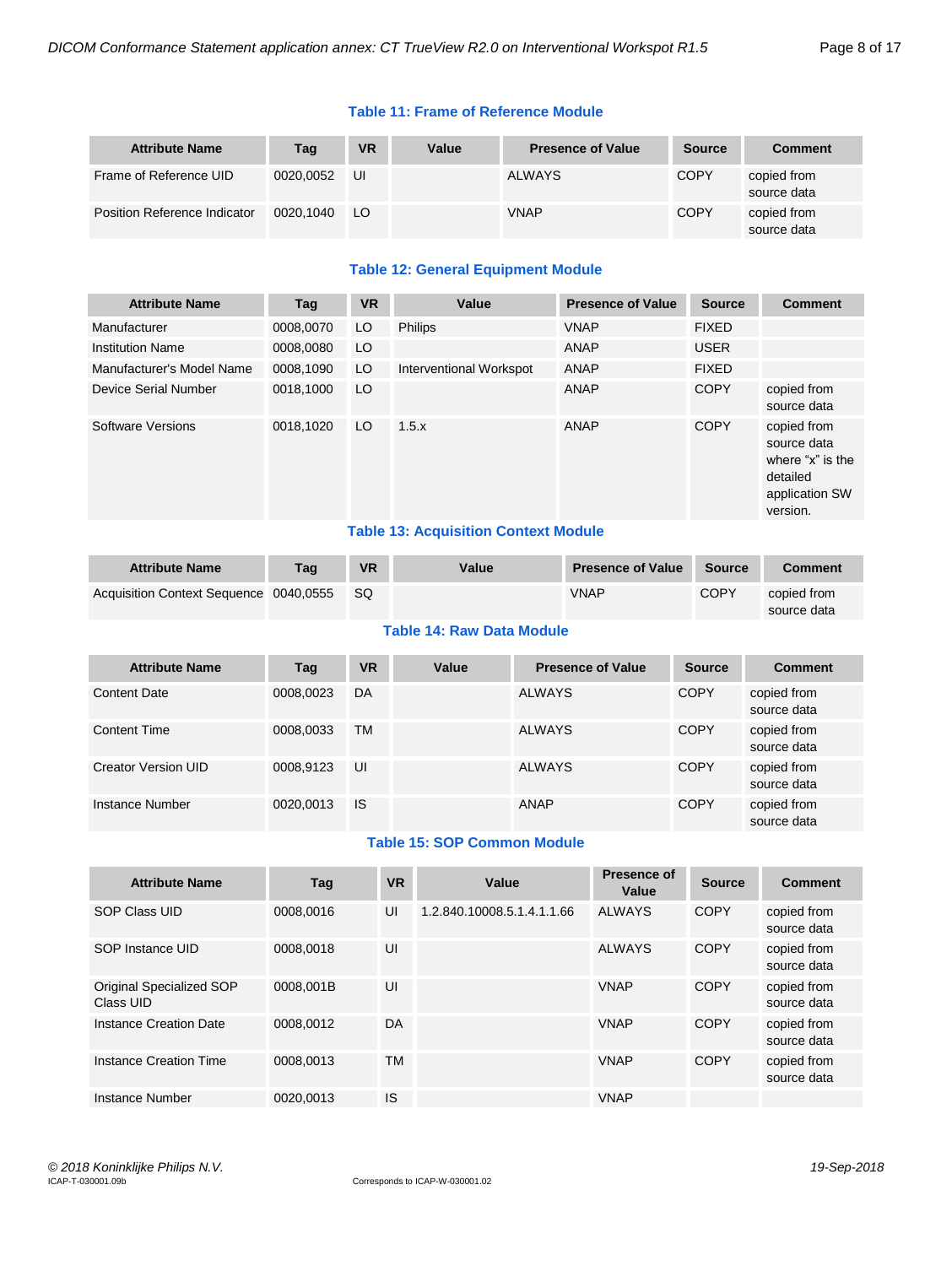#### <span id="page-8-0"></span>**2.1.2.3. X-Ray Angiographic Image Storage SOP Class**

#### **Table 16: IOD of Created X-Ray Angiographic Image Storage Instances**

| <b>Information Entity</b> | <b>Module</b>                   | <b>Presence Of Module</b> |
|---------------------------|---------------------------------|---------------------------|
| Patient                   | <b>Patient Module</b>           | <b>ALWAYS</b>             |
| Study                     | General Study Module            | <b>ALWAYS</b>             |
| <b>Series</b>             | <b>General Series Module</b>    | <b>ALWAYS</b>             |
| Equipment                 | <b>General Equipment Module</b> | <b>ALWAYS</b>             |
| Image                     | General Image Module            | <b>ALWAYS</b>             |
|                           | Image Pixel Module              | <b>ALWAYS</b>             |
|                           | Cine Module                     | <b>ALWAYS</b>             |
|                           | <b>Multi-Frame Module</b>       | <b>ALWAYS</b>             |
|                           | <b>Display Shutter Module</b>   | <b>ALWAYS</b>             |
|                           | X-Ray Image Module              | <b>ALWAYS</b>             |
|                           | X-Ray Acquisition Module        | <b>ALWAYS</b>             |
|                           | X-Ray Table Module              | <b>ALWAYS</b>             |
|                           | <b>XA Positioner Module</b>     | <b>ALWAYS</b>             |
|                           | DX Detector Module              | <b>ALWAYS</b>             |
|                           | <b>VOI LUT Module</b>           | <b>ALWAYS</b>             |
|                           | SOP Common Module               | <b>ALWAYS</b>             |

#### **Table 17: Patient Module**

| <b>Attribute Name</b> | Tag       | <b>VR</b> | Value | <b>Presence of Value</b> | <b>Source</b> | <b>Comment</b> |
|-----------------------|-----------|-----------|-------|--------------------------|---------------|----------------|
| Patient's Name        | 0010,0010 | <b>PN</b> |       | <b>VNAP</b>              |               |                |
| Patient ID            | 0010.0020 | LO.       |       | <b>VNAP</b>              |               |                |
| Patient's Birth Date  | 0010,0030 | DA        |       | <b>VNAP</b>              |               |                |
| Patient's Sex         | 0010,0040 | <b>CS</b> |       | <b>VNAP</b>              |               |                |

#### **Table 18: General Study Module**

| <b>Attribute Name</b>      | Tag       | <b>VR</b> | Value | <b>Presence of Value</b> | <b>Source</b> | <b>Comment</b> |
|----------------------------|-----------|-----------|-------|--------------------------|---------------|----------------|
| <b>Study Date</b>          | 0008,0020 | DA        |       | <b>VNAP</b>              |               |                |
| <b>Study Time</b>          | 0008,0030 | <b>TM</b> |       | <b>VNAP</b>              |               |                |
| <b>Accession Number</b>    | 0008,0050 | <b>SH</b> |       | <b>VNAP</b>              |               |                |
| Referring Physician's Name | 0008,0090 | <b>PN</b> |       | <b>VNAP</b>              |               |                |
| Study Instance UID         | 0020,000D | UI        |       | <b>ALWAYS</b>            |               |                |
| Study ID                   | 0020,0010 | <b>SH</b> |       | <b>VNAP</b>              |               |                |

#### **Table 19: General Series Module**

| <b>Attribute Name</b>          | Tag       | <b>VR</b> | Value | <b>Presence of Value</b> | <b>Source</b> | <b>Comment</b> |
|--------------------------------|-----------|-----------|-------|--------------------------|---------------|----------------|
| Series Date                    | 0008,0021 | DA        |       | ANAP                     |               |                |
| Series Time                    | 0008.0031 | TM        |       | ANAP                     |               |                |
| Modality                       | 0008,0060 | CS.       |       | <b>ALWAYS</b>            |               |                |
| Series Description             | 0008,103E | LO        |       | ANAP                     |               |                |
| Performing Physician's Name    | 0008,1050 | <b>PN</b> |       | ANAP                     |               |                |
| <b>Related Series Sequence</b> | 0008,1250 | <b>SQ</b> |       | ANAP                     |               |                |
| >Study Instance UID            | 0020.000D | UI        |       | <b>ALWAYS</b>            |               |                |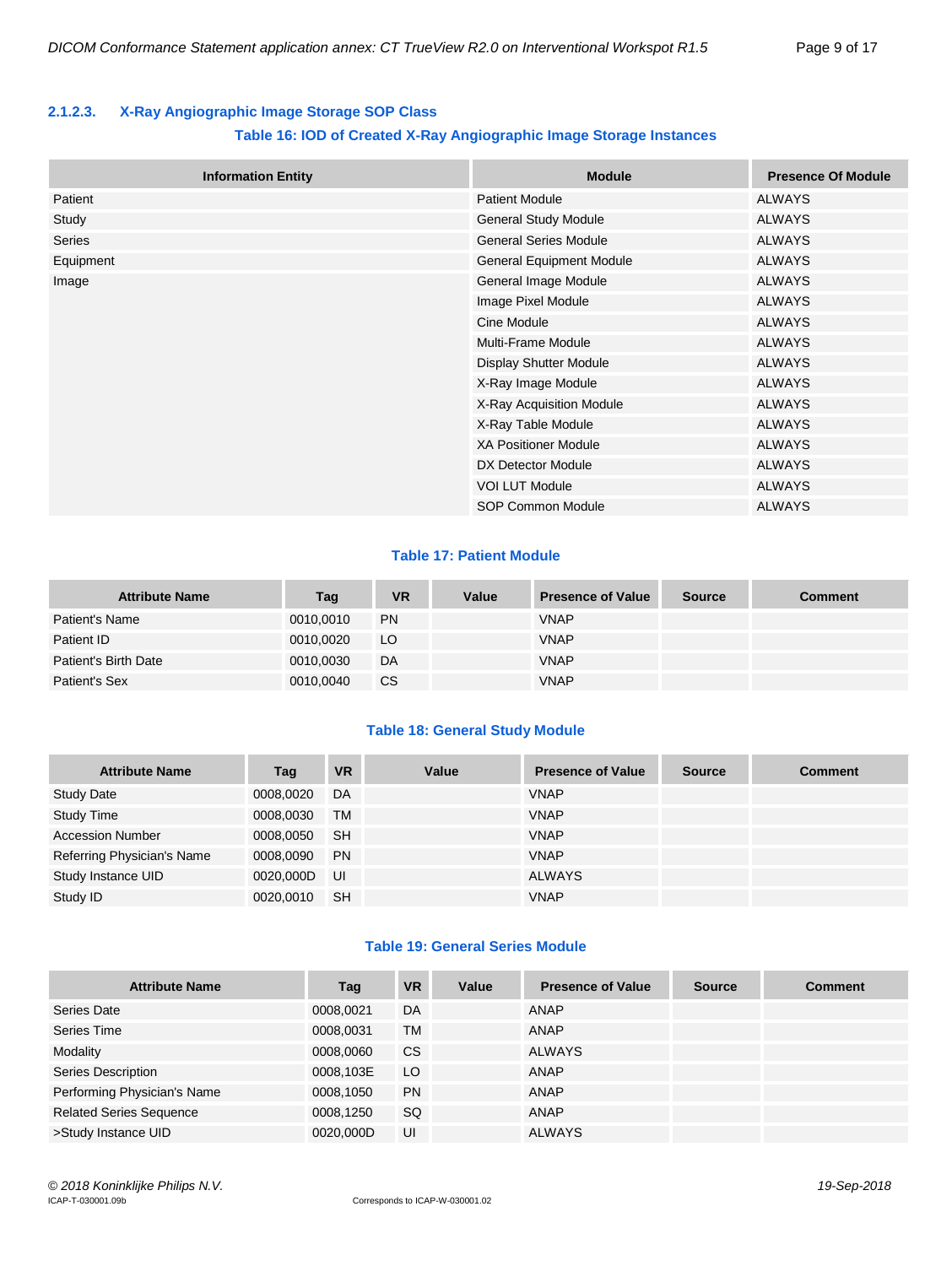| >Series Instance UID                | 0020.000E | UI        | <b>ALWAYS</b> |  |
|-------------------------------------|-----------|-----------|---------------|--|
| >Purpose of Reference Code Sequence | 0040.A170 | <b>SQ</b> | <b>VNAP</b>   |  |
| Series Instance UID                 | 0020.000E | UI        | ALWAYS        |  |
| Series Number                       | 0020.0011 | <b>IS</b> | <b>VNAP</b>   |  |
| Performed Procedure Step Start Date | 0040.0244 | DA        | ANAP          |  |
| Performed Procedure Step Start Time | 0040.0245 | <b>TM</b> | ANAP          |  |
| Performed Procedure Step ID         | 0040.0253 | <b>SH</b> | ANAP          |  |

#### **Table 20: General Equipment Module**

| <b>Attribute Name</b>     | Tag       | <b>VR</b> | Value                      | <b>Presence of Value</b> | <b>Source</b> | <b>Comment</b>                                       |
|---------------------------|-----------|-----------|----------------------------|--------------------------|---------------|------------------------------------------------------|
| Manufacturer              | 0008,0070 | LO        | <b>Philips</b>             | <b>ALWAYS</b>            | <b>FIXED</b>  |                                                      |
| <b>Institution Name</b>   | 0008,0080 | LO        |                            | <b>VNAP</b>              | <b>COPY</b>   |                                                      |
| Manufacturer's Model Name | 0008,1090 | LO.       | Interventional<br>Workspot | <b>ALWAYS</b>            | <b>CONFIG</b> |                                                      |
| Device Serial Number      | 0018.1000 |           |                            | <b>ANAP</b>              |               |                                                      |
| Software Versions         | 0018.1020 | LO        | 1.5.x                      | <b>ALWAYS</b>            | <b>CONFIG</b> | where "x" is the detailed<br>application SW version. |

#### **Table 21: General Image Module**

| <b>Attribute Name</b>       | Tag       | <b>VR</b>      | Value | <b>Presence of Value</b> | <b>Source</b> | <b>Comment</b> |
|-----------------------------|-----------|----------------|-------|--------------------------|---------------|----------------|
| Image Type                  | 0008,0008 | CS             |       | <b>ANAP</b>              |               |                |
| <b>Acquisition Date</b>     | 0008,0022 | DA             |       | <b>ANAP</b>              |               |                |
| <b>Content Date</b>         | 0008,0023 | DA             |       | <b>VNAP</b>              |               |                |
| <b>Acquisition Time</b>     | 0008,0032 | TM             |       | <b>ANAP</b>              |               |                |
| <b>Content Time</b>         | 0008,0033 | <b>TM</b>      |       | <b>VNAP</b>              |               |                |
| <b>Instance Number</b>      | 0020,0013 | <b>IS</b>      |       | <b>VNAP</b>              |               |                |
| <b>Patient Orientation</b>  | 0020,0020 | <b>CS</b>      |       | <b>ANAP</b>              |               |                |
| Lossy Image Compression     | 0028,2110 | CS             |       | <b>ANAP</b>              |               |                |
| Icon Image Sequence         | 0088,0200 | SQ             |       | <b>ANAP</b>              |               |                |
| >Samples per Pixel          | 0028,0002 | <b>US</b>      |       | <b>ALWAYS</b>            |               |                |
| >Photometric Interpretation | 0028,0004 | C <sub>S</sub> |       | <b>ALWAYS</b>            |               |                |
| >Rows                       | 0028,0010 | <b>US</b>      |       | <b>ALWAYS</b>            |               |                |
| >Columns                    | 0028,0011 | <b>US</b>      |       | <b>ALWAYS</b>            |               |                |
| >Bits Allocated             | 0028,0100 | <b>US</b>      |       | <b>ALWAYS</b>            |               |                |
| >Bits Stored                | 0028,0101 | <b>US</b>      |       | <b>ALWAYS</b>            |               |                |
| >High Bit                   | 0028,0102 | <b>US</b>      |       | <b>ALWAYS</b>            |               |                |
| >Pixel Representation       | 0028,0103 | <b>US</b>      |       | <b>ALWAYS</b>            |               |                |
| >Pixel Data                 | 7FE0,0010 | OW/OB          |       | <b>ANAP</b>              |               |                |

#### **Table 22: Image Pixel Module**

| <b>Attribute Name</b>      | Tag       | <b>VR</b> | Value | <b>Presence of Value</b> | <b>Source</b> | <b>Comment</b> |
|----------------------------|-----------|-----------|-------|--------------------------|---------------|----------------|
| Samples per Pixel          | 0028,0002 | US.       |       | <b>ALWAYS</b>            |               |                |
| Photometric Interpretation | 0028,0004 | <b>CS</b> |       | <b>ALWAYS</b>            |               |                |
| Rows                       | 0028.0010 | US.       |       | ALWAYS                   |               |                |
| Columns                    | 0028.0011 | US        |       | <b>ALWAYS</b>            |               |                |
| <b>Bits Allocated</b>      | 0028,0100 | <b>US</b> |       | <b>ALWAYS</b>            |               |                |
| <b>Bits Stored</b>         | 0028.0101 | <b>US</b> |       | <b>ALWAYS</b>            |               |                |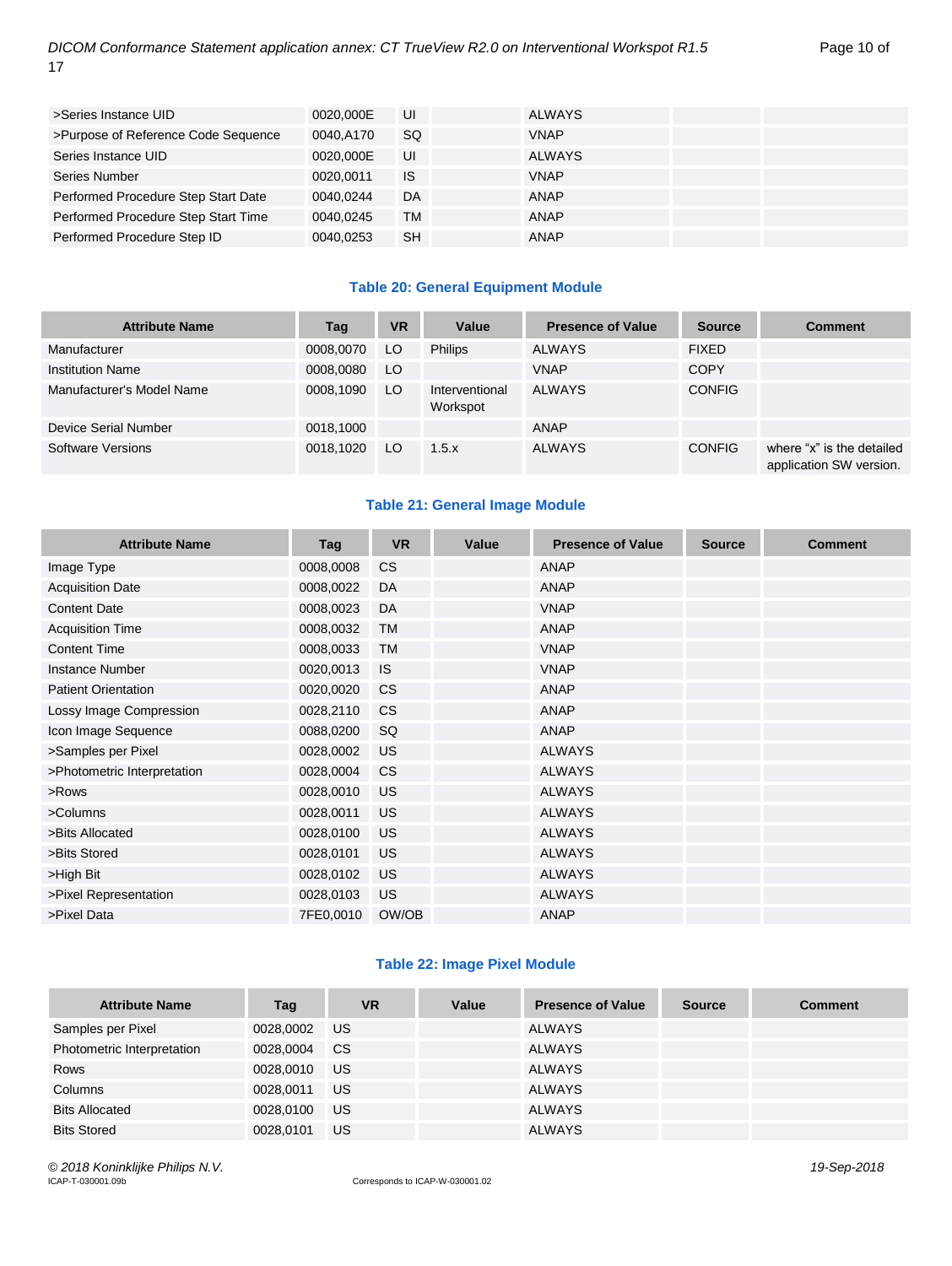| High Bit                    | 0028.0102 US    | <b>ALWAYS</b> |  |
|-----------------------------|-----------------|---------------|--|
| <b>Pixel Representation</b> | 0028.0103 US    | <b>ALWAYS</b> |  |
| Pixel Data                  | 7FE0,0010 OB/OW | <b>VNAP</b>   |  |

#### **Table 23: Cine Module**

| <b>Attribute Name</b> | <b>Tag</b> | <b>VR</b> | Value | <b>Presence of Value</b> | <b>Source</b> | <b>Comment</b> |
|-----------------------|------------|-----------|-------|--------------------------|---------------|----------------|
| Cine Rate             | 0018.0040  | <b>IS</b> |       | <b>ANAP</b>              |               |                |
| Frame Time            | 0018,1063  | DS        |       | <b>ALWAYS</b>            |               |                |

#### **Table 24: Multi-Frame Module**

| <b>Attribute Name</b>   | Taq       | <b>VR</b> | Value | <b>Presence of Value</b> | <b>Source</b> | <b>Comment</b> |
|-------------------------|-----------|-----------|-------|--------------------------|---------------|----------------|
| Number of Frames        | 0028.0008 | - IS      |       | <b>ALWAYS</b>            |               |                |
| Frame Increment Pointer | 0028.0009 | <b>AT</b> |       | <b>ALWAYS</b>            |               |                |

#### **Table 25: Display Shutter Module**

| <b>Attribute Name</b>              | Tag          | VR        | Value | <b>Presence of Value</b> | <b>Source</b> | <b>Comment</b> |
|------------------------------------|--------------|-----------|-------|--------------------------|---------------|----------------|
| <b>Shutter Shape</b>               | 0018.1600    | CS.       |       | <b>ALWAYS</b>            |               |                |
| <b>Shutter Left Vertical Edge</b>  | 0018.1602 IS |           |       | ALWAYS                   |               |                |
| <b>Shutter Right Vertical Edge</b> | 0018.1604    | <b>IS</b> |       | ALWAYS                   |               |                |
| Shutter Upper Horizontal Edge      | 0018.1606 IS |           |       | ALWAYS                   |               |                |
| Shutter Lower Horizontal Edge      | 0018.1608    | ⊟ IS      |       | <b>ALWAYS</b>            |               |                |

#### **Table 26: X-Ray Image Module**

| <b>Attribute Name</b>        | Tag       | <b>VR</b>     | Value | <b>Presence of Value</b> | <b>Source</b> | <b>Comment</b> |
|------------------------------|-----------|---------------|-------|--------------------------|---------------|----------------|
| Image Type                   | 0008,0008 | CS.           |       | <b>ALWAYS</b>            |               |                |
| Samples per Pixel            | 0028,0002 | US            |       | <b>ALWAYS</b>            |               |                |
| Photometric Interpretation   | 0028,0004 | <sub>CS</sub> |       | <b>ALWAYS</b>            |               |                |
| Frame Increment Pointer      | 0028,0009 | AT            |       | <b>ALWAYS</b>            |               |                |
| <b>Bits Allocated</b>        | 0028,0100 | <b>US</b>     |       | <b>ALWAYS</b>            |               |                |
| <b>Bits Stored</b>           | 0028,0101 | <b>US</b>     |       | <b>ALWAYS</b>            |               |                |
| High Bit                     | 0028,0102 | <b>US</b>     |       | <b>ALWAYS</b>            |               |                |
| Pixel Representation         | 0028,0103 | <b>US</b>     |       | <b>ALWAYS</b>            |               |                |
| Pixel Intensity Relationship | 0028,1040 | <sub>CS</sub> |       | <b>ALWAYS</b>            |               |                |
| Lossy Image Compression      | 0028.2110 | <sub>CS</sub> |       | <b>ALWAYS</b>            |               |                |

#### **Table 27: X-Ray Acquisition Module**

| <b>Attribute Name</b>    | Tag       | <b>VR</b> | Value | <b>Presence of Value</b> | <b>Source</b> | <b>Comment</b> |
|--------------------------|-----------|-----------|-------|--------------------------|---------------|----------------|
| <b>KVP</b>               | 0018,0060 | DS        |       | <b>VNAP</b>              |               |                |
| Exposure Time            | 0018,1150 | ⊟ IS.     |       | <b>VNAP</b>              |               |                |
| <b>Radiation Setting</b> | 0018,1155 | <b>CS</b> |       | ALWAYS                   |               |                |
| Imager Pixel Spacing     | 0018,1164 | DS        |       | ANAP                     |               |                |
| <b>Pixel Spacing</b>     | 0028,0030 | DS        |       | <b>ALWAYS</b>            |               |                |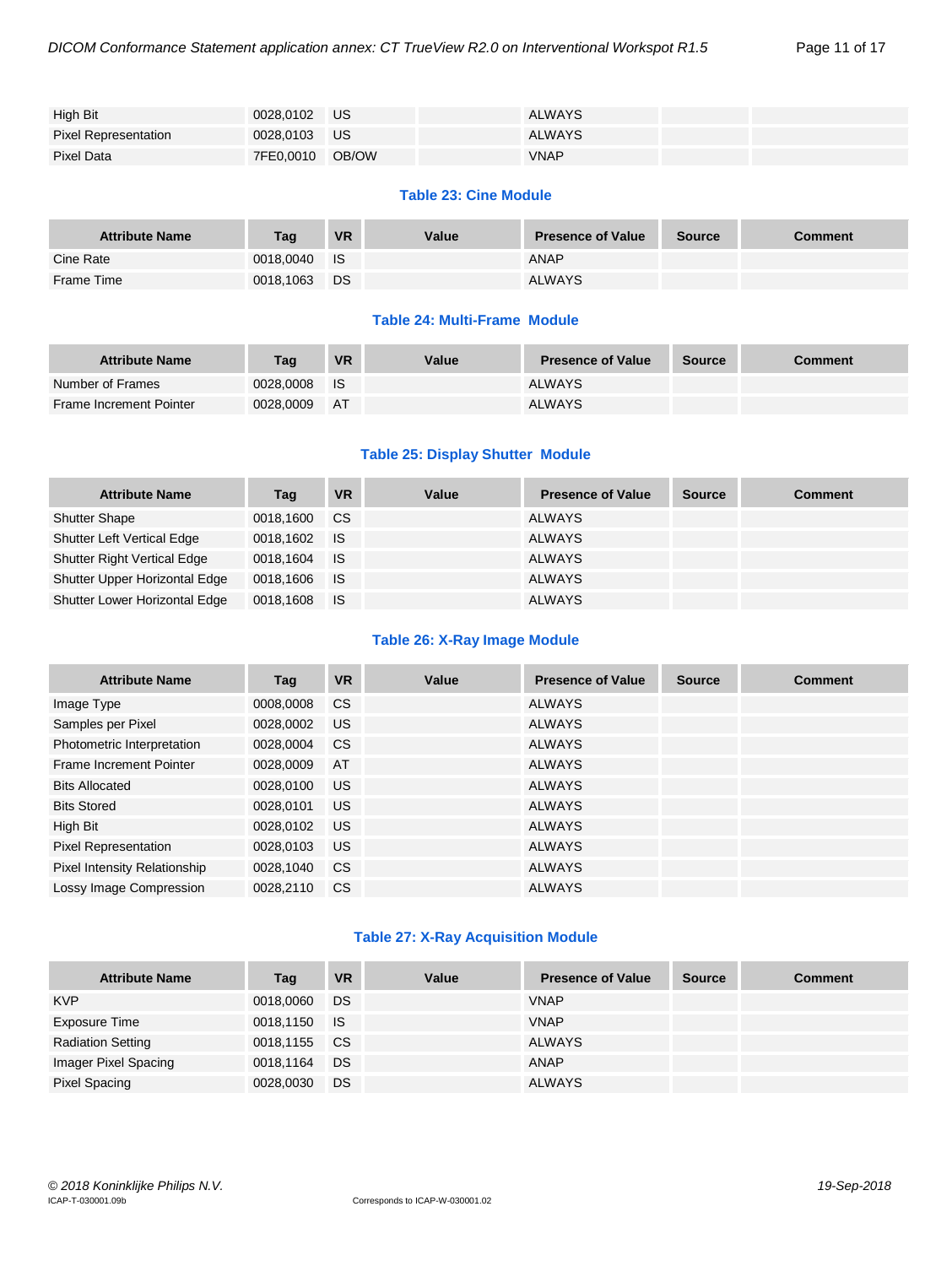#### **Table 28: X-Ray Table Module**

| <b>Attribute Name</b> | Taq       | <b>VR</b> | Value | <b>Presence of Value</b> | <b>Source</b> | <b>Comment</b> |
|-----------------------|-----------|-----------|-------|--------------------------|---------------|----------------|
| <b>Table Motion</b>   | 0018.1134 | <b>DS</b> |       | <b>VNAP</b>              |               |                |
| Table Angle           | 0018.1138 | DS.       |       | ANAP                     |               |                |

#### **Table 29: XA Positioner Module**

| <b>Attribute Name</b>                        | Tag       | <b>VR</b>     | Value | <b>Presence of Value</b> | <b>Source</b> | <b>Comment</b> |
|----------------------------------------------|-----------|---------------|-------|--------------------------|---------------|----------------|
| Distance Source to Patient                   | 0018,1111 | <b>DS</b>     |       | ANAP                     |               |                |
| Distance Source to Patient                   | 0018,1111 | <b>DS</b>     |       | ANAP                     |               |                |
| <b>Positioner Motion</b>                     | 0018,1500 | <sub>CS</sub> |       | <b>VNAP</b>              |               |                |
| <b>Positioner Primary Angle</b>              | 0018,1510 | <b>DS</b>     |       | <b>VNAP</b>              |               |                |
| <b>Positioner Secondary Angle</b>            | 0018,1511 | <b>DS</b>     |       | <b>VNAP</b>              |               |                |
| <b>Positioner Primary Angle</b><br>Increment | 0018,1520 | <b>DS</b>     |       | <b>VNAP</b>              |               |                |
| Positioner Secondary Angle<br>Increment      | 0018,1521 | <b>DS</b>     |       | <b>VNAP</b>              |               |                |

#### **Table 30: DX Detector Module**

| <b>Attribute Name</b> | Taq       | <b>VR</b> | Value | <b>Presence of Value</b> | Source | Comment |
|-----------------------|-----------|-----------|-------|--------------------------|--------|---------|
| Imager Pixel Spacing  | 0018.1164 | - DS      |       | <b>ALWAYS</b>            |        |         |
| Pixel Spacing         | 0028.0030 | DS        |       | <b>ALWAYS</b>            |        |         |

#### **Table 31: VOI LUT Module**

| <b>Attribute Name</b> | Taq       | <b>VR</b> | Value | <b>Presence of Value</b> | <b>Source</b> | Comment |
|-----------------------|-----------|-----------|-------|--------------------------|---------------|---------|
| <b>Window Center</b>  | 0028.1050 | DS.       |       | <b>ALWAYS</b>            |               |         |
| Window Width          | 0028.1051 | DS        |       | <b>ALWAYS</b>            |               |         |

#### **Table 32: SOP Common Module**

| <b>Attribute Name</b>  | Tag       | <b>VR</b> | Value                            | <b>Presence of Value</b> | <b>Source</b> | <b>Comment</b> |
|------------------------|-----------|-----------|----------------------------------|--------------------------|---------------|----------------|
| Instance Creation Date | 0008.0012 | DA        |                                  | ANAP                     |               |                |
| Instance Creation Time | 0008,0013 | <b>TM</b> |                                  | ANAP                     |               |                |
| SOP Class UID          | 0008,0016 | UI        | 1.2.840.10008.5.1.4.1.1.<br>12.1 | ALWAYS                   |               |                |
| SOP Instance UID       | 0008.0018 | UI        |                                  | <b>ALWAYS</b>            |               |                |
| Instance Number        | 0020,0013 | <b>IS</b> |                                  | ANAP                     |               |                |

#### <span id="page-11-0"></span>**2.1.2.4. Secondary Capture Image Storage SOP class**

#### **Table 33: IOD of Created Secondary Capture Image Storage SOP Class Instances**

| <b>Information Entity</b> | <b>Module</b>               | <b>Presence Of Module</b> |
|---------------------------|-----------------------------|---------------------------|
| Patient                   | <b>Patient Module</b>       | ALWAYS                    |
| Study                     | <b>General Study Module</b> | <b>ALWAYS</b>             |
| Series                    | General Series Module       | <b>ALWAYS</b>             |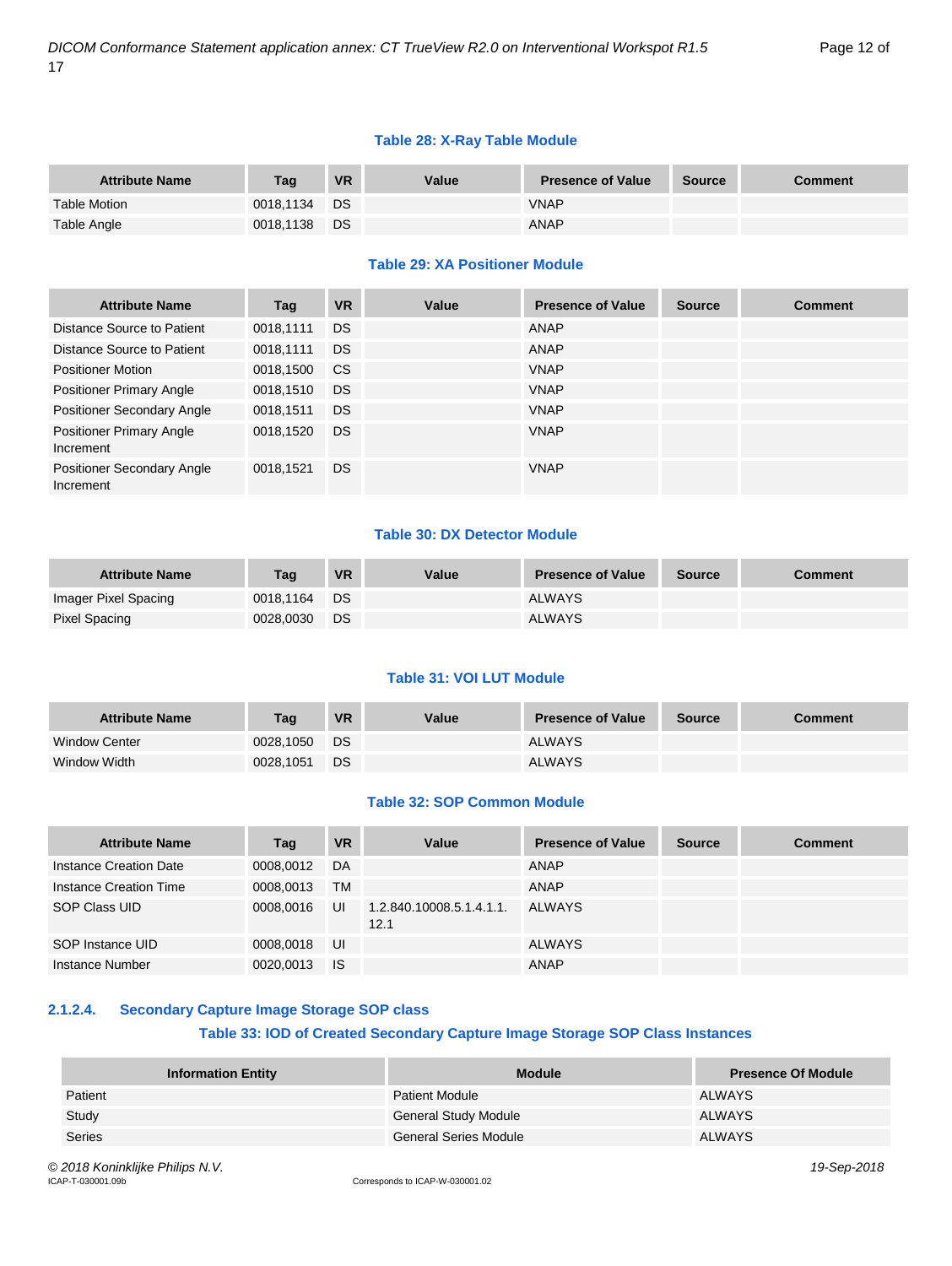| Equipment | <b>General Equipment Module</b> | CONDITIONAL   |
|-----------|---------------------------------|---------------|
|           | <b>SC Equipment Module</b>      | ALWAYS        |
| Image     | General Image Module            | <b>ALWAYS</b> |
|           | Image Pixel Module              | <b>ALWAYS</b> |
|           | SOP Common Module               | <b>ALWAYS</b> |

#### **Table 34: Patient Module**

| <b>Attribute Name</b> | Tag       | <b>VR</b> | Value | <b>Presence of Value</b> | <b>Source</b> | <b>Comment</b>             |
|-----------------------|-----------|-----------|-------|--------------------------|---------------|----------------------------|
| Patient's Name        | 0010,0010 | <b>PN</b> |       | <b>ALWAYS</b>            | <b>COPY</b>   | copied from source<br>data |
| Patient ID            | 0010,0020 | LO        |       | <b>ALWAYS</b>            | <b>COPY</b>   | copied from source<br>data |
| Patient's Birth Date  | 0010,0030 | DA        |       | <b>ALWAYS</b>            | <b>COPY</b>   | copied from source<br>data |
| Patient's Sex         | 0010,0040 | <b>CS</b> |       | <b>ALWAYS</b>            | <b>COPY</b>   | copied from source<br>data |

#### **Table 35: General Study Module**

| <b>Attribute Name</b>      | Tag       | <b>VR</b> | Value | <b>Presence of Value</b> | <b>Source</b> | <b>Comment</b>             |
|----------------------------|-----------|-----------|-------|--------------------------|---------------|----------------------------|
| <b>Study Date</b>          | 0008,0020 | DA        |       | <b>ALWAYS</b>            | <b>COPY</b>   | copied from source<br>data |
| <b>Study Time</b>          | 0008.0030 | TM        |       | <b>ALWAYS</b>            | <b>COPY</b>   | copied from source<br>data |
| <b>Accession Number</b>    | 0008.0050 | <b>SH</b> |       | <b>VNAP</b>              |               |                            |
| Referring Physician's Name | 0008.0090 | <b>PN</b> |       | <b>VNAP</b>              | <b>COPY</b>   | copied from source<br>data |
| Study Instance UID         | 0020.000D | UI        |       | <b>ALWAYS</b>            | <b>COPY</b>   | copied from source<br>data |
| Study ID                   | 0020.0010 | <b>SH</b> |       | <b>ALWAYS</b>            | <b>COPY</b>   | copied from source<br>data |

#### **Table 36: General Series Module**

| <b>Attribute Name</b>               | Tag       | <b>VR</b> | Value | <b>Presence of Value</b> | <b>Source</b> | <b>Comment</b>             |
|-------------------------------------|-----------|-----------|-------|--------------------------|---------------|----------------------------|
| Series Date                         | 0008,0021 | DA        |       | <b>ALWAYS</b>            | <b>COPY</b>   | copied from source<br>data |
| Series Time                         | 0008,0031 | <b>TM</b> |       | <b>ALWAYS</b>            | <b>COPY</b>   | copied from source<br>data |
| Modality                            | 0008,0060 | <b>CS</b> |       | <b>ALWAYS</b>            | <b>COPY</b>   | copied from source<br>data |
| Series Instance UID                 | 0020,000E | UI        |       | <b>ALWAYS</b>            | <b>COPY</b>   | copied from source<br>data |
| Series Number                       | 0020,0011 | <b>IS</b> |       | <b>VNAP</b>              | <b>COPY</b>   | copied from source<br>data |
| <b>Related Series Sequence</b>      | 0008,1250 | <b>SQ</b> |       | <b>VNAP</b>              |               |                            |
| >Study Instance UID                 | 0020,000D | UI        |       | <b>ALWAYS</b>            |               |                            |
| >Series Instance UID                | 0020,000E | UI        |       | <b>ALWAYS</b>            |               |                            |
| >Purpose of Reference Code Sequence | 0040,A170 | SQ        |       | <b>EMPTY</b>             |               |                            |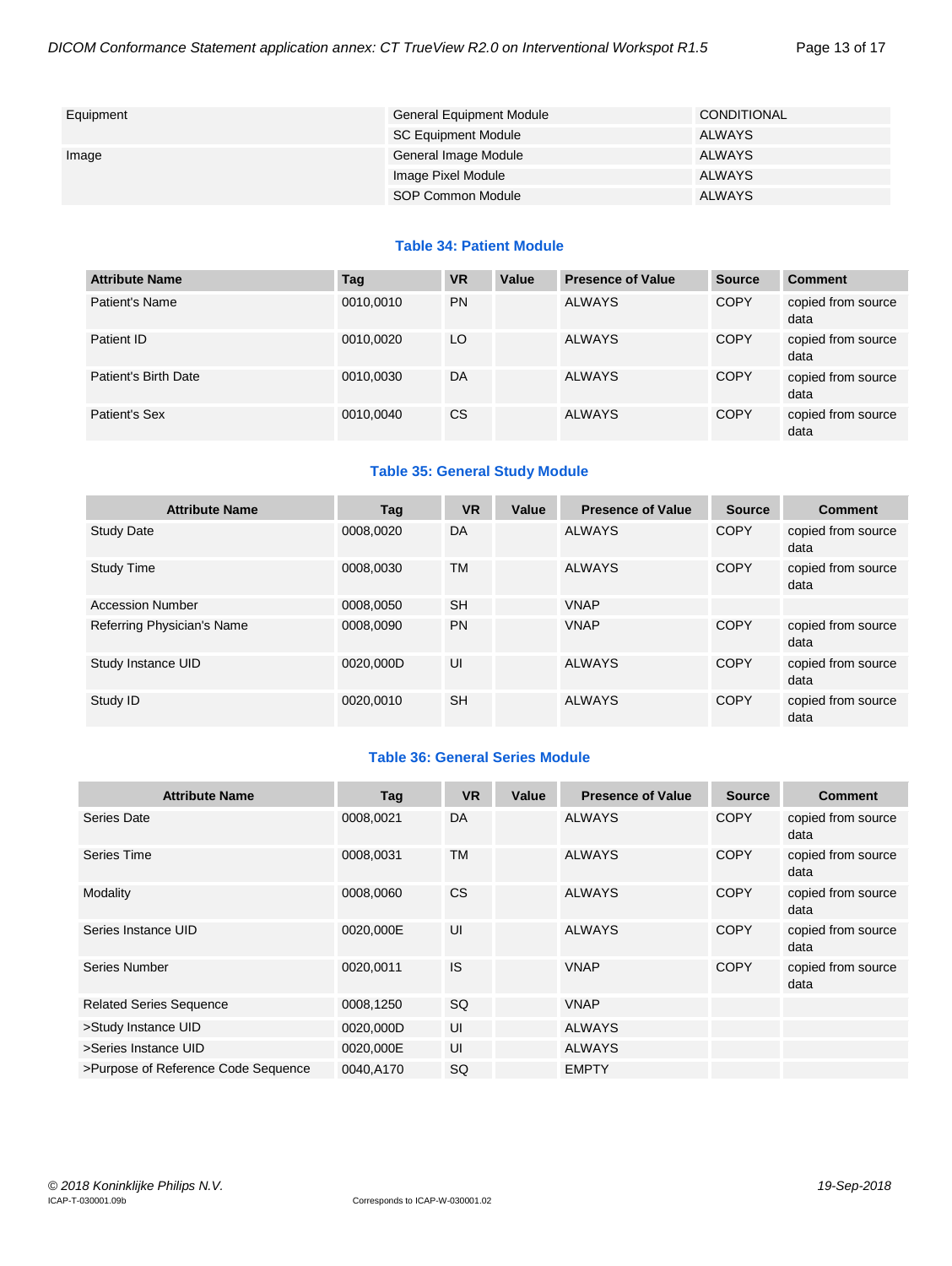#### **Table 37: General Equipment Module**

| <b>Attribute Name</b>     | Tag       | <b>VR</b> | Value                      | <b>Presence of Value</b> | <b>Source</b> | <b>Comment</b>                                          |
|---------------------------|-----------|-----------|----------------------------|--------------------------|---------------|---------------------------------------------------------|
| Manufacturer              | 0008,0070 | LO        | <b>Philips</b>             | <b>ALWAYS</b>            | <b>FIXED</b>  |                                                         |
| <b>Institution Name</b>   | 0008,0080 | LO        |                            | <b>VNAP</b>              | <b>COPY</b>   | copied from source<br>data                              |
| Manufacturer's Model Name | 0008,1090 | LO.       | Interventional<br>Workspot | <b>ALWAYS</b>            | <b>CONFIG</b> |                                                         |
| Device Serial Number      | 0018,1000 |           |                            | ANAP                     |               |                                                         |
| Software Versions         | 0018,1020 | LO        | 1.5.x                      | <b>ALWAYS</b>            | <b>CONFIG</b> | where "x" is the<br>detailed application<br>SW version. |

#### **Table 38 : SC Equipment Module**

| <b>Attribute Name</b> | Tag       | VR.       | Value | <b>Presence of Value</b> | <b>Source</b> | <b>Comment</b> |
|-----------------------|-----------|-----------|-------|--------------------------|---------------|----------------|
| Modality              | 0008.0060 | <b>CS</b> |       | ANAP                     |               |                |
| Conversion Type       | 0008.0064 | <b>CS</b> | WSD   | <b>ALWAYS</b>            |               |                |

#### **Table 39: General Image Module**

| <b>Attribute Name</b>      | Tag       | <b>VR</b> | Value | <b>Presence of Value</b> | Source | <b>Comment</b> |
|----------------------------|-----------|-----------|-------|--------------------------|--------|----------------|
| Instance Number            | 0020.0013 | IS        |       | <b>ALWAYS</b>            |        |                |
| <b>Patient Orientation</b> | 0020.0020 | <b>CS</b> |       | <b>VNAP</b>              |        |                |

#### **Table 40: Image Pixel Module**

| <b>Attribute Name</b>       | Tag       | <b>VR</b>      | Value          | <b>Presence of Value</b> | <b>Source</b> | <b>Comment</b>             |
|-----------------------------|-----------|----------------|----------------|--------------------------|---------------|----------------------------|
| Samples per Pixel           | 0028,0002 | US             |                | <b>ALWAYS</b>            |               |                            |
| Photometric Interpretation  | 0028,0004 | C <sub>S</sub> |                | <b>ALWAYS</b>            |               |                            |
| <b>Planar Configuration</b> | 0028,0006 | US.            |                | <b>ALWAYS</b>            |               |                            |
| <b>Rows</b>                 | 0028,0010 | <b>US</b>      |                | <b>ALWAYS</b>            | <b>COPY</b>   | copied from<br>source data |
| Columns                     | 0028,0011 | <b>US</b>      |                | <b>ALWAYS</b>            | <b>COPY</b>   | copied from<br>source data |
| <b>Bits Allocated</b>       | 0028,0100 | <b>US</b>      | 8              | <b>ALWAYS</b>            |               |                            |
| <b>Bits Stored</b>          | 0028,0101 | <b>US</b>      | 8              | <b>ALWAYS</b>            |               |                            |
| High Bit                    | 0028,0102 | US.            | $\overline{7}$ | <b>ALWAYS</b>            |               |                            |
| <b>Pixel Representation</b> | 0028,0103 | <b>US</b>      | 0000           | <b>ALWAYS</b>            | <b>COPY</b>   | copied from<br>source data |
| <b>Pixel Data</b>           | 7FE0,0010 | OW/OB          |                | <b>ALWAYS</b>            | <b>COPY</b>   | copied from<br>source data |

#### **Table 41: SOP Common Module**

| <b>Attribute Name</b>  | Tag       | <b>VR</b> | Value                     | <b>Presence of Value</b> | <b>Source</b> | <b>Comment</b>             |
|------------------------|-----------|-----------|---------------------------|--------------------------|---------------|----------------------------|
| SOP Class UID          | 0008.0016 | UI        | 1.2.840.10008.5.1.4.1.1.7 | ALWAYS                   | <b>FIXED</b>  |                            |
| SOP Instance UID       | 0008.0018 | UI        |                           | <b>ALWAYS</b>            | <b>COPY</b>   | copied from<br>source data |
| Instance Creation Date | 0008.0012 | DA        |                           | ANAP                     | <b>COPY</b>   | copied from<br>source data |
| Instance Creation Time | 0008.0013 | <b>TM</b> |                           | ANAP                     | <b>COPY</b>   | copied from<br>source data |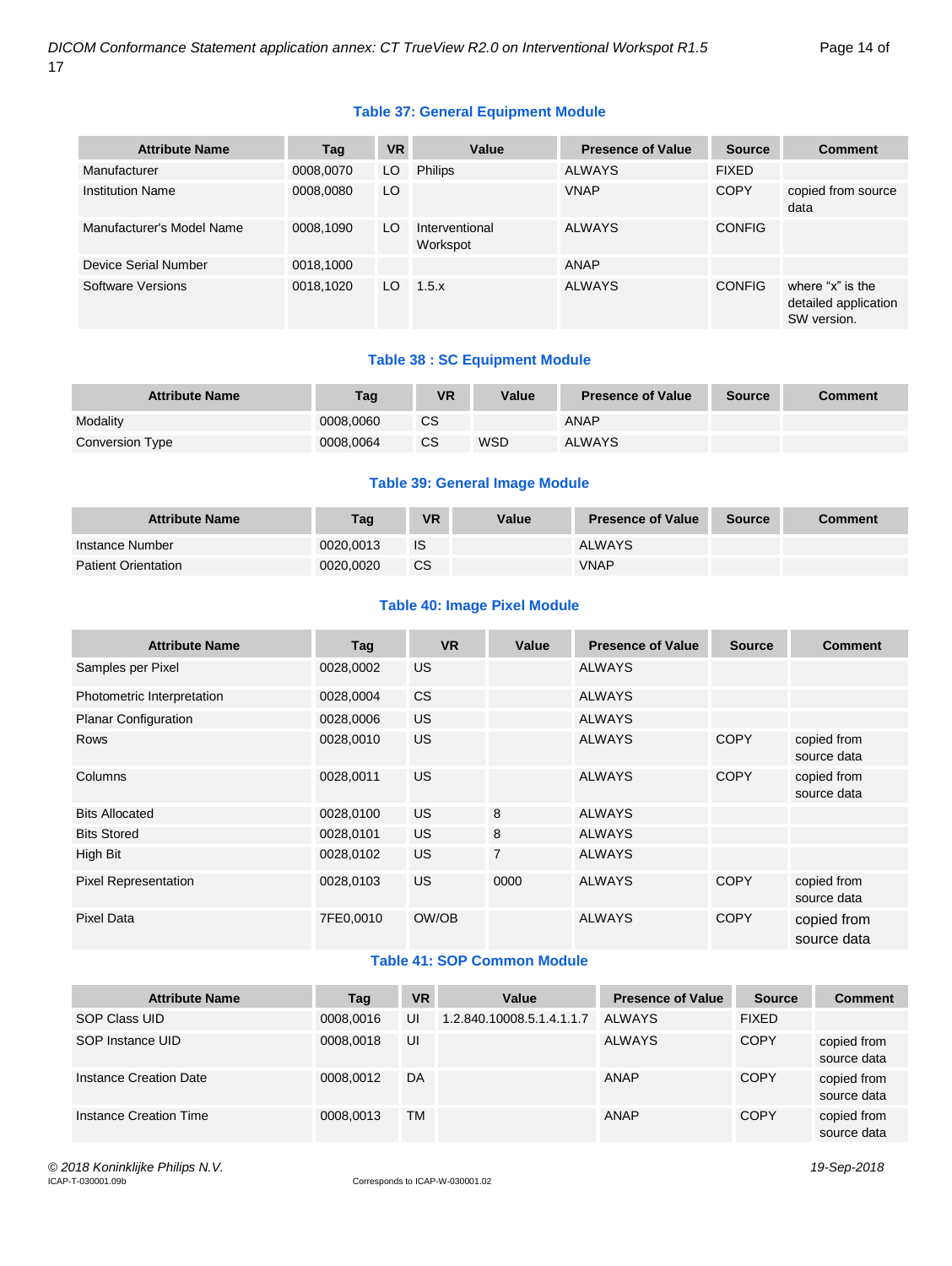| Instance Number | 0020.0013 | IS | <b>ANAP</b> | <b>COPY</b> | copied from<br>source data |
|-----------------|-----------|----|-------------|-------------|----------------------------|
|                 |           |    |             |             |                            |

#### <span id="page-14-0"></span>**2.1.2.5. Multi-frame True Color Secondary Capture Image Storage**

#### **Table 42: IOD of Created Multiframe True Color Secondary Capture Image Storage SOP Class Instances**

| <b>Information Entity</b> | <b>Module</b>                        | <b>Presence Of Module</b> |
|---------------------------|--------------------------------------|---------------------------|
| Patient                   | <b>Patient Module</b>                | ALWAYS                    |
| Study                     | <b>General Study Module</b>          | ALWAYS                    |
| Series                    | <b>General Series Module</b>         | <b>ALWAYS</b>             |
| Equipment                 | <b>General Equipment Module</b>      | <b>CONDITIONAL</b>        |
|                           | <b>SC Equipment Module</b>           | ALWAYS                    |
| Image                     | General Image Module                 | ALWAYS                    |
|                           | Image Pixel Module                   | <b>ALWAYS</b>             |
|                           | Cine Module                          | CONDITIONAL               |
|                           | Multi-Frame Module                   | ALWAYS                    |
|                           | Multi-Frame Functional Groups Module | <b>OPTIONAL</b>           |
|                           | SC Multi-frame Image Module          | ALWAYS                    |
|                           | SOP Common Module                    | <b>ALWAYS</b>             |

#### **Table 43: Patient Module**

| <b>Attribute Name</b> | Tag       | <b>VR</b>     | Value | <b>Presence of Value</b> | <b>Source</b> | <b>Comment</b>             |
|-----------------------|-----------|---------------|-------|--------------------------|---------------|----------------------------|
| Patient's Name        | 0010,0010 | <b>PN</b>     |       | <b>VNAP</b>              | <b>COPY</b>   | copied from source<br>data |
| Patient ID            | 0010,0020 | LO            |       | <b>VNAP</b>              | <b>COPY</b>   | copied from source<br>data |
| Patient's Birth Date  | 0010,0030 | DA            |       | <b>VNAP</b>              | <b>COPY</b>   | copied from source<br>data |
| Patient's Sex         | 0010,0040 | <sub>CS</sub> |       | <b>VNAP</b>              | <b>COPY</b>   | copied from source<br>data |

#### **Table 44: General Study Module**

| <b>Attribute Name</b>      | Tag       | <b>VR</b> | Value | <b>Presence of Value</b> | <b>Source</b> | <b>Comment</b>             |
|----------------------------|-----------|-----------|-------|--------------------------|---------------|----------------------------|
| <b>Study Date</b>          | 0008.0020 | DA        |       | <b>VNAP</b>              | <b>COPY</b>   | copied from source<br>data |
| <b>Study Time</b>          | 0008.0030 | <b>TM</b> |       | <b>VNAP</b>              | <b>COPY</b>   | copied from source<br>data |
| <b>Accession Number</b>    | 0008,0050 | <b>SH</b> |       | <b>VNAP</b>              |               |                            |
| Referring Physician's Name | 0008,0090 | <b>PN</b> |       | <b>VNAP</b>              | <b>COPY</b>   | copied from source<br>data |
| Study Instance UID         | 0020.000D | UI        |       | <b>ALWAYS</b>            | <b>COPY</b>   | copied from source<br>data |
| Study ID                   | 0020.0010 | <b>SH</b> |       | <b>VNAP</b>              | <b>COPY</b>   | copied from source<br>data |

#### **Table 45: General Series Module**

| <b>Attribute Name</b> | Tag       | <b>VR</b> | Value | <b>Presence of Value</b> | <b>Source</b> | <b>Comment</b>             |
|-----------------------|-----------|-----------|-------|--------------------------|---------------|----------------------------|
| Series Date           | 0008.0021 | DA        |       | ANAP                     | <b>COPY</b>   | copied from source<br>data |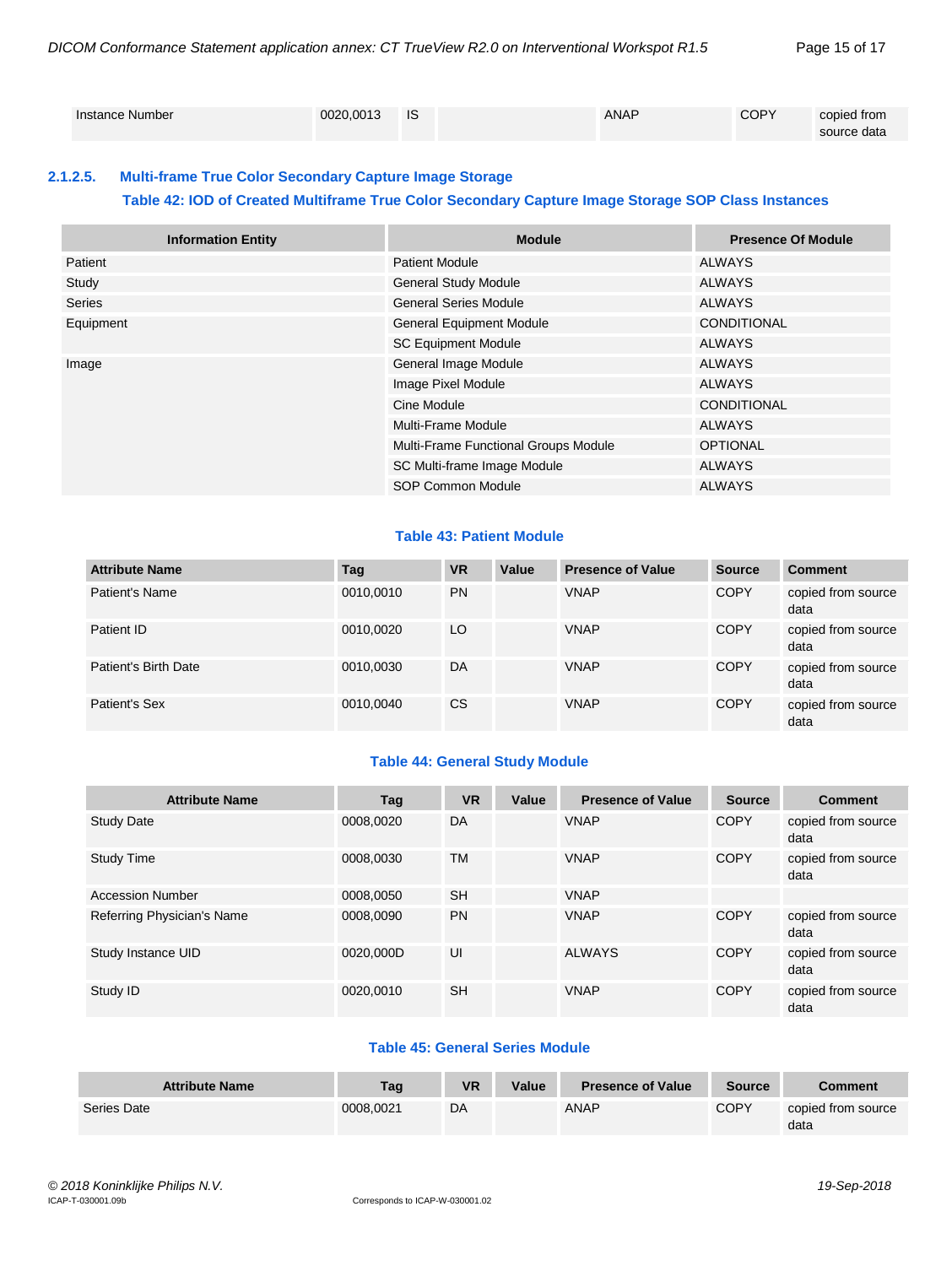| <b>Series Time</b>                  | 0008,0031 | TM        | <b>ANAP</b>   | <b>COPY</b> | copied from source<br>data |
|-------------------------------------|-----------|-----------|---------------|-------------|----------------------------|
| Modality                            | 0008,0060 | <b>CS</b> | <b>ALWAYS</b> | <b>COPY</b> | copied from source<br>data |
| Series Instance UID                 | 0020,000E | UI        | <b>ALWAYS</b> | <b>COPY</b> | copied from source<br>data |
| Series Number                       | 0020.0011 | <b>IS</b> | ANAP          | <b>COPY</b> | copied from source<br>data |
| <b>Related Series Sequence</b>      | 0008,1250 | SQ        | ANAP          |             |                            |
| >Study Instance UID                 | 0020,000D | UI        | <b>ALWAYS</b> |             |                            |
| >Series Instance UID                | 0020.000E | UI        | <b>ALWAYS</b> |             |                            |
| >Purpose of Reference Code Sequence | 0040.A170 | <b>SQ</b> | <b>VNAP</b>   |             |                            |

#### **Table 46: General Equipment Module**

| <b>Attribute Name</b>     | Tag       | <b>VR</b> | Value                      | <b>Presence of Value</b> | <b>Source</b> | <b>Comment</b>                                          |
|---------------------------|-----------|-----------|----------------------------|--------------------------|---------------|---------------------------------------------------------|
| Manufacturer              | 0008,0070 | LO.       | <b>Philips</b>             | <b>ALWAYS</b>            | <b>FIXED</b>  |                                                         |
| <b>Institution Name</b>   | 0008,0080 | LO        |                            | <b>VNAP</b>              | <b>COPY</b>   | copied from source<br>data                              |
| Manufacturer's Model Name | 0008,1090 | LO        | Interventional<br>Workspot | <b>ALWAYS</b>            | <b>CONFIG</b> |                                                         |
| Device Serial Number      | 0018,1000 |           |                            | ANAP                     |               |                                                         |
| Software Versions         | 0018,1020 | LO        | 1.5.x                      | <b>ALWAYS</b>            | <b>CONFIG</b> | where "x" is the<br>detailed application<br>SW version. |

#### **Table 47 : SC Equipment Module**

| <b>Attribute Name</b> | Tag       | VR | Value | <b>Presence of Value</b> | <b>Source</b> | <b>Comment</b> |
|-----------------------|-----------|----|-------|--------------------------|---------------|----------------|
| Modality              | 0008.0060 | CS |       | <b>ANAP</b>              |               |                |
| Conversion Type       | 0008.0064 | CS | WSD   | <b>ALWAYS</b>            |               |                |

#### **Table 48: General Image Module**

| <b>Attribute Name</b>      | Tag       | <b>VR</b> | Value | <b>Presence of Value</b> | Source | <b>Comment</b> |
|----------------------------|-----------|-----------|-------|--------------------------|--------|----------------|
| Instance Number            | 0020.0013 | IS        |       | <b>VNAP</b>              |        |                |
| <b>Patient Orientation</b> | 0020.0020 | CS        |       | <b>VNAP</b>              |        |                |
| Burned in Annotation       | 0028.0301 | СS        |       | ANAP                     |        |                |

#### **Table 49: Image Pixel Module**

| <b>Attribute Name</b>       | Tag       | <b>VR</b> | Value          | <b>Presence of Value</b> | <b>Source</b> | <b>Comment</b>             |
|-----------------------------|-----------|-----------|----------------|--------------------------|---------------|----------------------------|
| Samples per Pixel           | 0028,0002 | <b>US</b> |                | <b>ALWAYS</b>            |               |                            |
| Photometric Interpretation  | 0028,0004 | <b>CS</b> |                | <b>ALWAYS</b>            |               |                            |
| <b>Planar Configuration</b> | 0028,0006 | <b>US</b> |                | <b>ALWAYS</b>            |               |                            |
| <b>Rows</b>                 | 0028.0010 | US.       |                | <b>ALWAYS</b>            | <b>COPY</b>   | copied from<br>source data |
| Columns                     | 0028,0011 | <b>US</b> |                | <b>ALWAYS</b>            | <b>COPY</b>   | copied from<br>source data |
| <b>Bits Allocated</b>       | 0028,0100 | US.       | 8              | <b>ALWAYS</b>            |               |                            |
| <b>Bits Stored</b>          | 0028,0101 | <b>US</b> | 8              | <b>ALWAYS</b>            |               |                            |
| High Bit                    | 0028,0102 | <b>US</b> | $\overline{7}$ | <b>ALWAYS</b>            |               |                            |